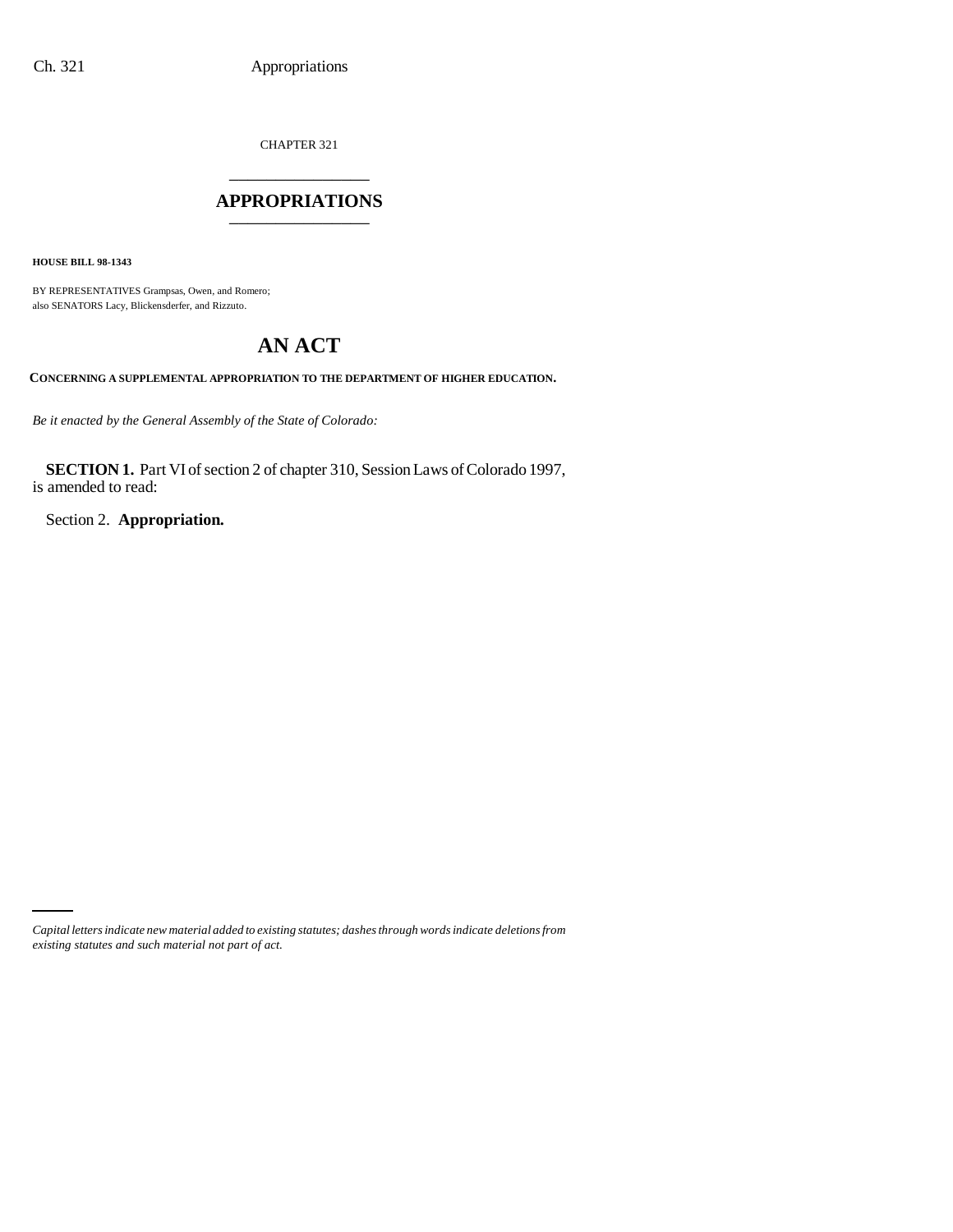|                                      |                 |              | APPROPRIATION FROM             |                |                  |                 |                |
|--------------------------------------|-----------------|--------------|--------------------------------|----------------|------------------|-----------------|----------------|
|                                      |                 |              |                                | <b>GENERAL</b> |                  | <b>CASH</b>     |                |
|                                      | ITEM &          |              | <b>GENERAL</b>                 | <b>FUND</b>    | CASH             | <b>FUNDS</b>    | <b>FEDERAL</b> |
|                                      | <b>SUBTOTAL</b> | <b>TOTAL</b> | <b>FUND</b>                    | <b>EXEMPT</b>  | <b>FUNDS</b>     | <b>EXEMPT</b>   | <b>FUNDS</b>   |
|                                      | \$<br>\$        |              | \$                             | \$             | \$               | \$              | \$             |
|                                      |                 |              |                                |                |                  |                 |                |
|                                      |                 |              | <b>PART VI</b>                 |                |                  |                 |                |
|                                      |                 |              | DEPARTMENT OF HIGHER EDUCATION |                |                  |                 |                |
|                                      |                 |              |                                |                |                  |                 |                |
| (1) DEPARTMENT ADMINISTRATIVE OFFICE |                 |              |                                |                |                  |                 |                |
| Health, Life, and Dental             | 296,241         |              | 232,400                        |                | $33,000^a$       | $27,285(T)^{b}$ | 3,556          |
| Short-term Disability                | 10,115          |              | 10,053                         |                | 62 <sup>a</sup>  |                 |                |
| Salary Survey,                       |                 |              |                                |                |                  |                 |                |
| Anniversary Increases,               |                 |              |                                |                |                  |                 |                |
| and Shift Differential               | 183,276         |              | 173,521                        |                | $9,755^{\circ}$  |                 |                |
| Workers' Compensation                | 664             |              | 609                            |                | $55^{\circ}$     |                 |                |
| Legal Services for 661               |                 |              |                                |                |                  |                 |                |
| hours                                | 31,727          |              | 31,727                         |                |                  |                 |                |
| Purchase of Services from            |                 |              |                                |                |                  |                 |                |
| Computer Center                      | 2,125           |              | 2,125                          |                |                  |                 |                |
| Payment to Risk                      |                 |              |                                |                |                  |                 |                |
| Management and                       |                 |              |                                |                |                  |                 |                |
| Property Funds                       | 8,021           |              | 7,140                          |                | 881 <sup>a</sup> |                 |                |

532,169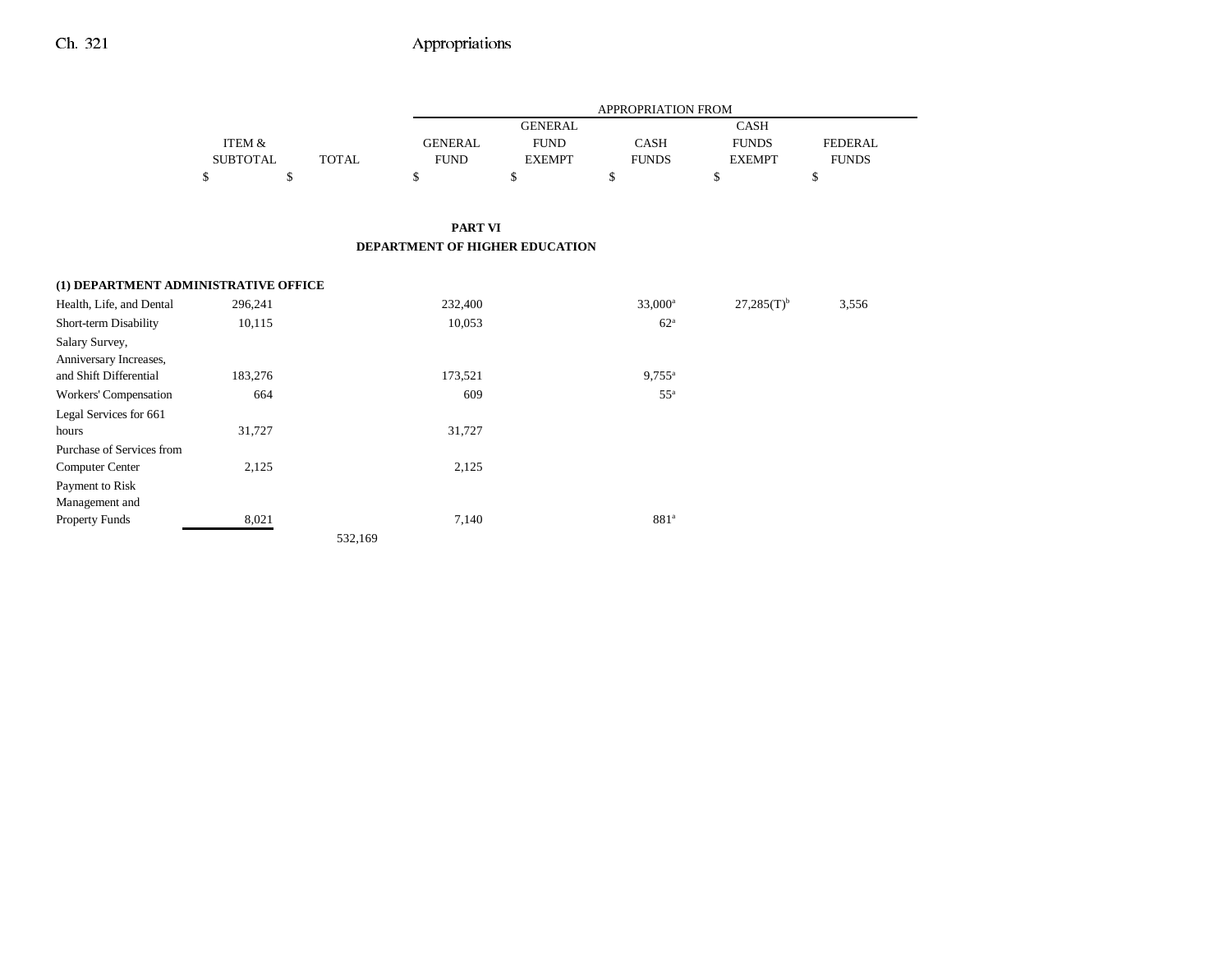$^{\rm a}$  These amounts shall be from the various sources of cash funds throughout the Department.

b This amount shall be from Limited Gaming revenue received by the State Historical Society.

| (2) COLORADO COMMISSION ON HIGHER<br><b>EDUCATION</b>                         |           |           |                        |                             |         |
|-------------------------------------------------------------------------------|-----------|-----------|------------------------|-----------------------------|---------|
| (A) Administration <sup>51, 52,</sup><br>53                                   | 1,833,391 | 1,833,391 |                        |                             |         |
| (B) Division of Private                                                       |           |           |                        |                             |         |
| <b>Occupational Schools</b>                                                   | 442,809   |           | 442,809 <sup>a</sup>   |                             |         |
|                                                                               |           |           | $(7.0$ FTE)            |                             |         |
| <sup>a</sup> This amount shall be from the Private Occupational Schools Fund. |           |           |                        |                             |         |
| (C) Special Purpose                                                           |           |           |                        |                             |         |
| <b>Western Interstate</b>                                                     |           |           |                        |                             |         |
| Commission for Higher                                                         |           |           |                        |                             |         |
| Education (WICHE)                                                             | 81,000    | 81,000    |                        |                             |         |
| WICHE - Optometry                                                             | 281,600   | 281,600   |                        |                             |         |
| <b>Higher Education</b>                                                       |           |           |                        |                             |         |
| Programs of Excellence                                                        | 2,899,831 |           | $168,397$ <sup>a</sup> | $2,731,434(T)$ <sup>b</sup> |         |
| Colorado Children's Trust                                                     |           |           |                        |                             |         |
| Fund                                                                          | 697,572   |           | $222,572$ °            | 175,000 <sup>d</sup>        | 300,000 |
| Veterinary School                                                             |           |           |                        |                             |         |
| Program Needs                                                                 | 285,000   | 128,250   | $156,750^{\circ}$      |                             |         |
| Lowry Rent Subsidy                                                            | 300,000   | 300,000   |                        |                             |         |
|                                                                               |           |           |                        |                             |         |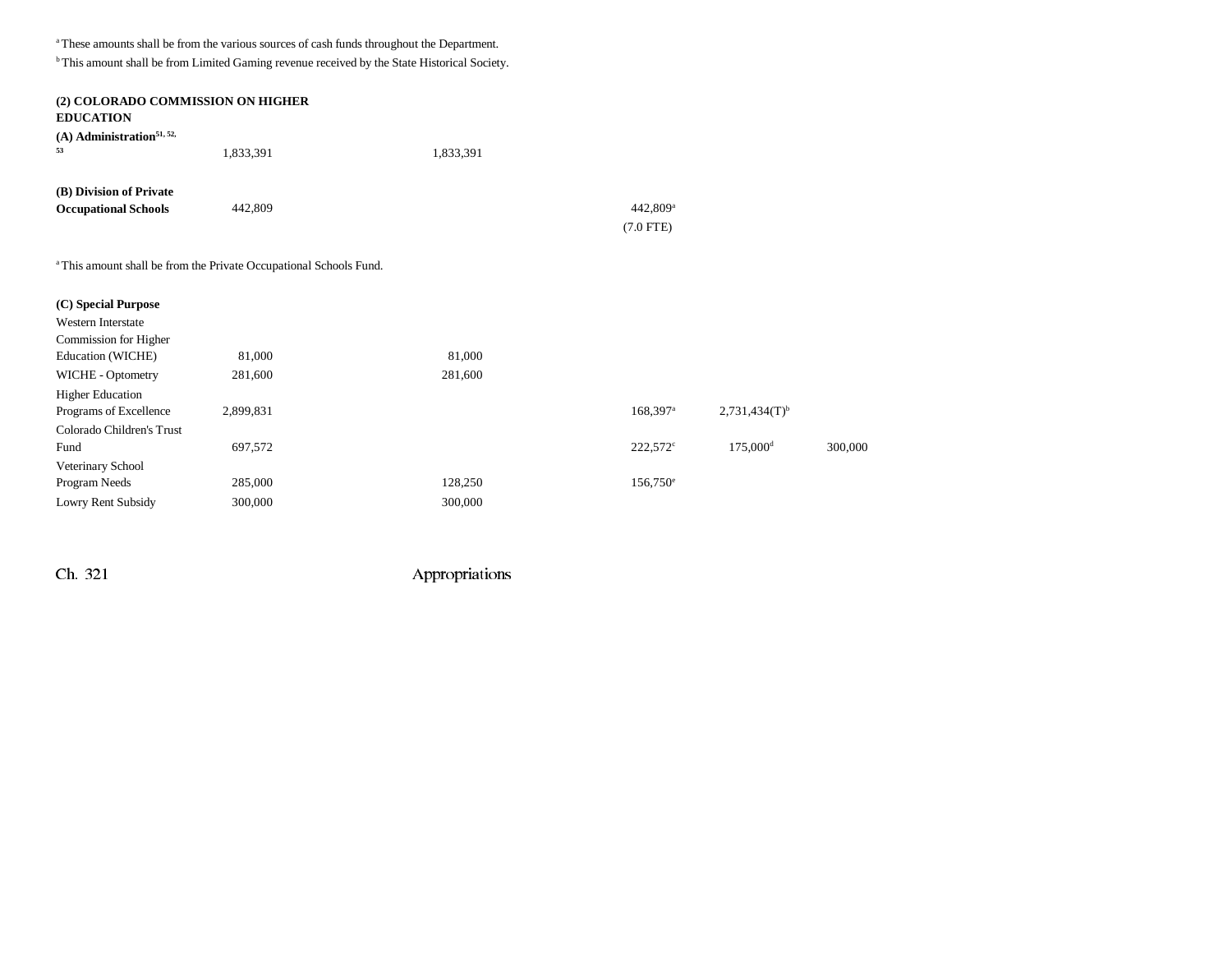|                                     |                 |              | APPROPRIATION FROM |                               |                          |                             |                |
|-------------------------------------|-----------------|--------------|--------------------|-------------------------------|--------------------------|-----------------------------|----------------|
|                                     | ITEM &          |              | <b>GENERAL</b>     | <b>GENERAL</b><br><b>FUND</b> | <b>CASH</b>              | <b>CASH</b><br><b>FUNDS</b> | <b>FEDERAL</b> |
|                                     | <b>SUBTOTAL</b> | <b>TOTAL</b> | <b>FUND</b>        | <b>EXEMPT</b>                 | <b>FUNDS</b>             | <b>EXEMPT</b>               | <b>FUNDS</b>   |
|                                     | \$              | \$           | \$                 | \$                            | \$                       | \$                          | \$             |
|                                     |                 |              |                    |                               |                          |                             |                |
|                                     |                 |              |                    |                               |                          |                             |                |
| Higher Education/K-12               |                 |              |                    |                               |                          |                             |                |
| Linkage Grant Program <sup>54</sup> | 600,000         |              | 600,000            |                               |                          |                             |                |
| <b>Technology Grant</b>             |                 |              |                    |                               |                          |                             |                |
| Program <sup>55</sup>               | 4,000,000       |              | 4,000,000          |                               |                          |                             |                |
| Enrollment/Cash Fund                |                 |              |                    |                               |                          |                             |                |
| Contingency <sup>56</sup>           | 6,000,000       |              |                    |                               | $6,000,000$ <sup>f</sup> |                             |                |
| Beth-El School of                   |                 |              |                    |                               |                          |                             |                |
| Nursing                             | 2,378,368       |              | 1,094,700          |                               | 1,283,668 <sup>g</sup>   |                             |                |
|                                     | 17,523,371      |              |                    |                               |                          |                             |                |

a This amount shall be from the Colorado Student Loan Program.

b This amount, which includes statewide and departmental indirect cost recoveries, shall be from the Governing Boards.

c This amount shall be from the Colorado Children's Trust Fund.

d This amount shall be from reserves in the Colorado Children's Trust Fund.

e This amount shall be from the Western Interstate Commission on Higher Education.

f This amount shall be from tuition and cash fund revenue from the Governing Boards, in addition to what is appropriated to the Governing Boards. This spending authority may be transferred to the Governing Boards.

<sup>g</sup> This amount shall be from tuition and other than tuition revenue.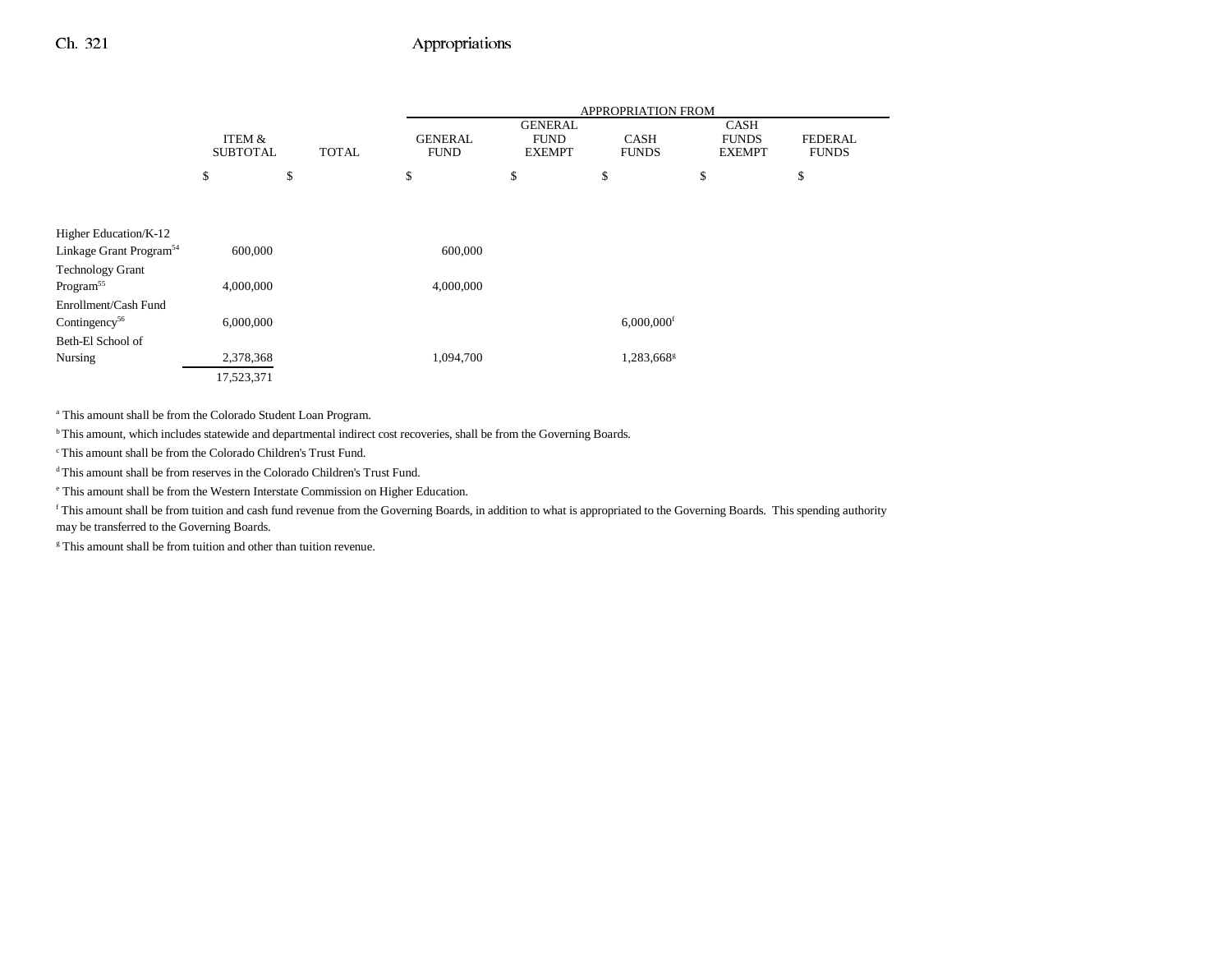#### **(D) Financial Aid**

| <b>Need Based Grants</b>                                      | 29,239,141   | 29,239,141 |                  |
|---------------------------------------------------------------|--------------|------------|------------------|
| Need Based Grants,                                            |              |            |                  |
| <b>Part-time Students</b>                                     | 1,250,000    | 1,250,000  |                  |
| <b>Merit Based Grants</b>                                     | 12,726,591   | 12,726,591 |                  |
| Work Study <sup>58</sup>                                      | 12,707,714   | 12,707,714 |                  |
| Required Federal Match                                        | 3,376,350    | 2,076,350  | 1,300,000        |
| Veterans'/Law<br>Enforcement/POW<br><b>Tuition Assistance</b> | 50,747       | 50,747     |                  |
| Native American<br>Students pursuant to<br>Section 23-52-105, |              |            |                  |
| C.R.S.                                                        | 3,535,802    | 3,376,812  | $158,990(T)^{a}$ |
| Grant Program for                                             |              |            |                  |
| <b>Nurses Training</b>                                        | 220,800      | 220,800    |                  |
|                                                               | 63, 107, 145 |            |                  |
|                                                               |              | 82,906,716 |                  |

a Of this amount, which includes statewide and departmental indirect cost recoveries, \$83,876 shall be from the Governing Boards, \$3,283 shall be from the Colorado Children's Trust Fund program, \$1,868 shall be from the Private Occupational Schools, \$1,439 shall be from the Council on the Arts, and \$68,524 shall be from the State Historical Society.

#### **(3) TRUSTEES OF THE STATE COLLEGES IN COLORADO59**

| Governing Board and General Campuses |             |            |                         |  |  |
|--------------------------------------|-------------|------------|-------------------------|--|--|
| General Fund and                     |             |            |                         |  |  |
| Tuition Allocation                   | 112,680,610 | 67.160.659 | 45.519.951 <sup>a</sup> |  |  |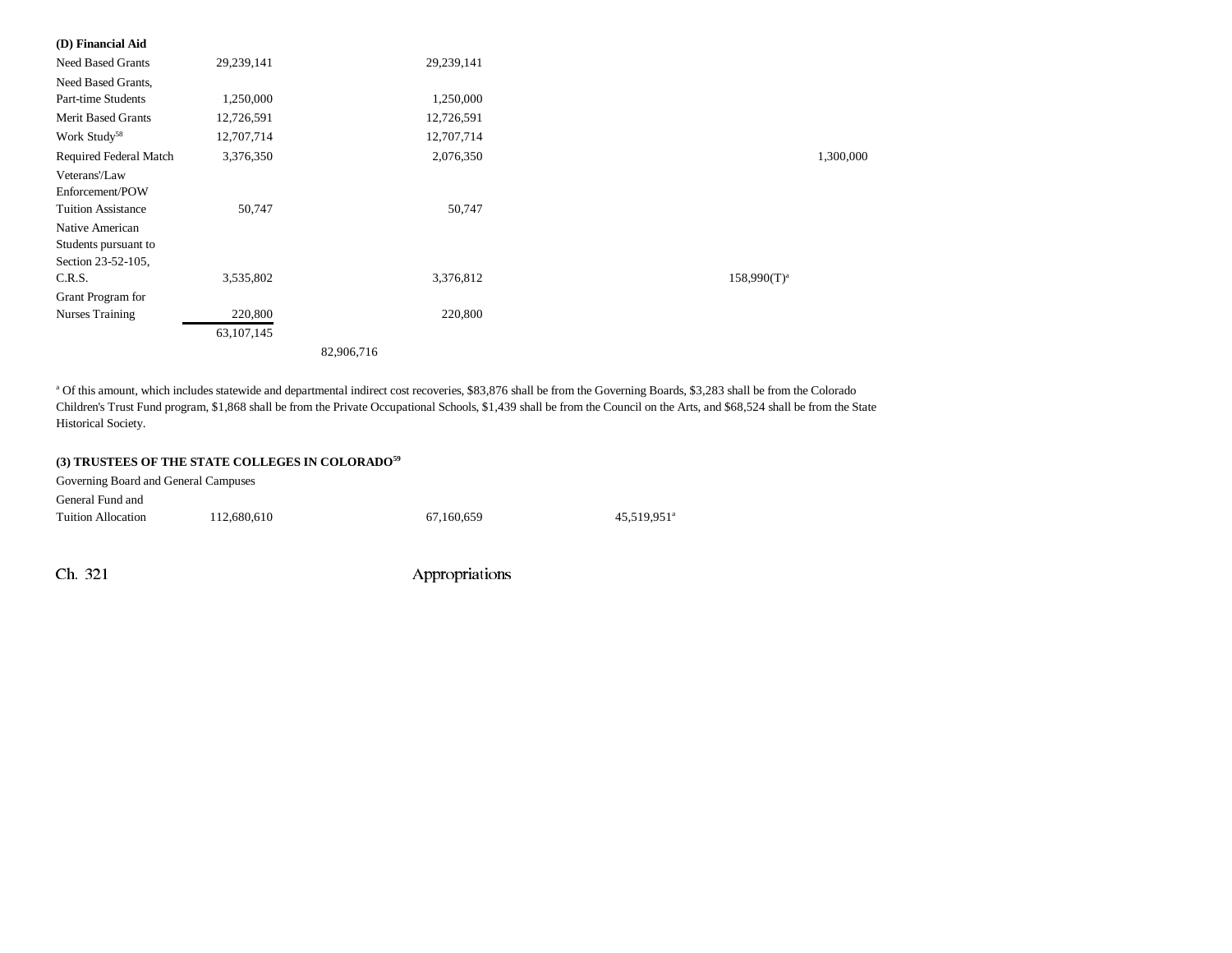|                          |                           |              | <b>APPROPRIATION FROM</b>     |                                                |                             |                                              |                                |
|--------------------------|---------------------------|--------------|-------------------------------|------------------------------------------------|-----------------------------|----------------------------------------------|--------------------------------|
|                          | ITEM &<br><b>SUBTOTAL</b> | <b>TOTAL</b> | <b>GENERAL</b><br><b>FUND</b> | <b>GENERAL</b><br><b>FUND</b><br><b>EXEMPT</b> | <b>CASH</b><br><b>FUNDS</b> | <b>CASH</b><br><b>FUNDS</b><br><b>EXEMPT</b> | <b>FEDERAL</b><br><b>FUNDS</b> |
|                          | \$                        | \$           | \$                            | \$                                             | \$                          | \$                                           | \$                             |
| Other Than Tuition       |                           |              |                               |                                                |                             |                                              |                                |
| Revenue                  | 1,822,047                 |              |                               |                                                | 1,816,947 <sup>b</sup>      | $5,100^\circ$                                |                                |
| <b>Auxiliary Revenue</b> | 5,741,771                 |              |                               |                                                | $5,741,771$ <sup>d</sup>    |                                              |                                |
|                          |                           | 120,244,428  |                               |                                                |                             |                                              |                                |

a This amount shall be from tuition revenue.

<sup>b</sup> This amount shall be from other than tuition revenue.

c This amount shall be from the State Colleges Undergraduate Enrichment Fund. For purposes of complying with the limitation on state fiscal year spending imposed by Article X, Section 20 of the State Constitution, these moneys are included for informational purposes as they are continuously appropriated by a permanent statute or constitutional provision.

d This amount shall be from auxiliary revenue.

## **(4) STATE BOARD OF AGRICULTURE59, 60, 61**

| Governing Board and General Campuses |             |             |                         |                |
|--------------------------------------|-------------|-------------|-------------------------|----------------|
| General Fund and                     |             |             |                         |                |
| <b>Tuition Allocation</b>            | 242,762,265 | 132,193,002 | $110,569,263^{\circ}$   |                |
| Other Than Tuition                   |             |             |                         |                |
| Revenue                              | 21,594,118  |             | 21,434,118 <sup>b</sup> | $160,000(T)^d$ |
|                                      | 21,634,118  |             |                         | $200,000(T)^d$ |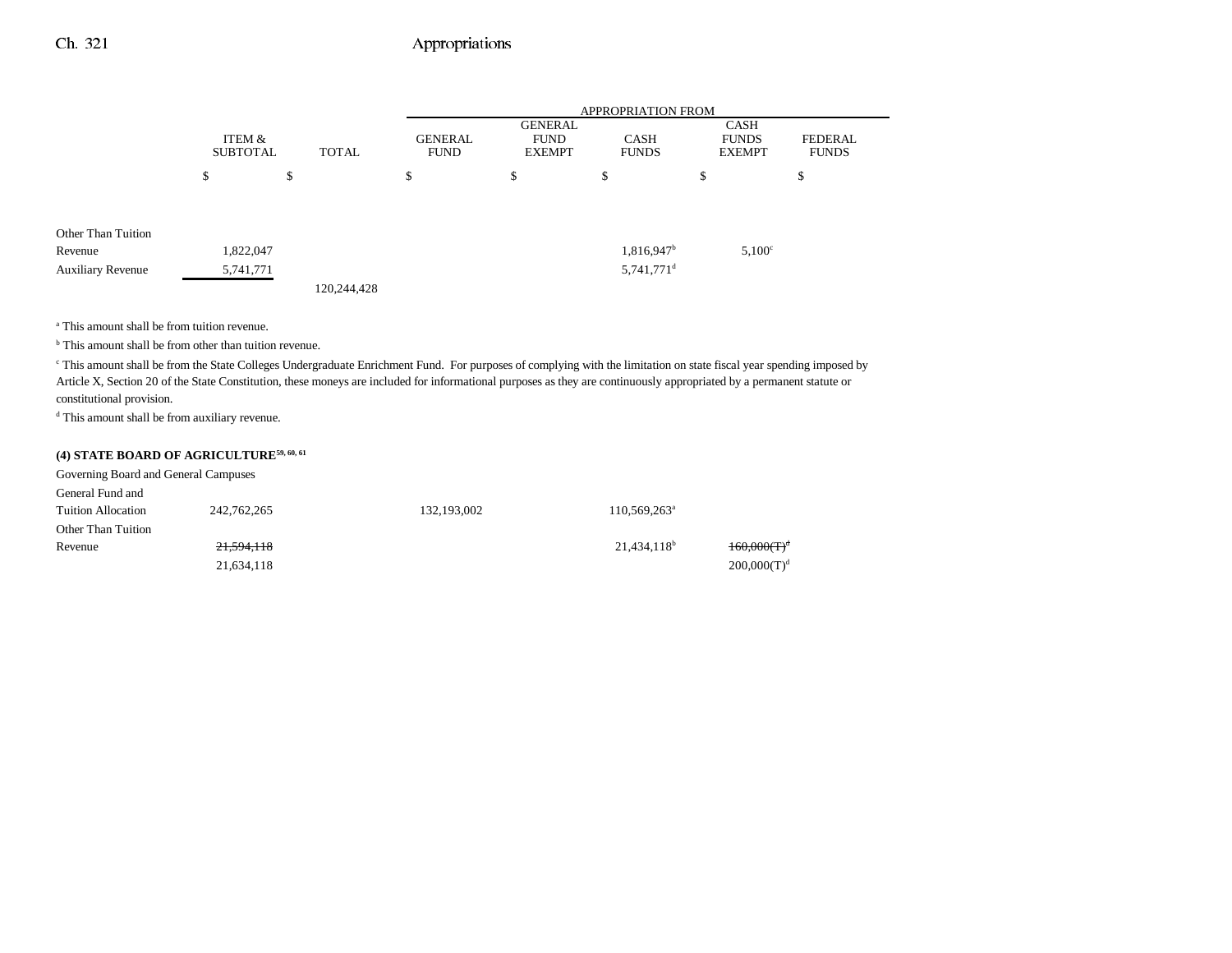293,852,033

293,812,033

a This amount shall be from tuition revenue.

<sup>b</sup> This amount shall be from other than tuition revenues. Of this amount, \$1,900,000 shall be from interest earnings and is listed for purposes of complying with the limitation on state fiscal year spending imposed by Article X, Section 20 of the State Constitution. Such moneys are included for informational purposes as they are continuously appropriated by a permanent statute or constitutional provision.

c This amount shall be from auxiliary revenue.

d This amount shall be from the Local Government Mineral Impact Fund pursuant to Section 34-63-102, C.R.S. THIS AMOUNT REPRESENTS A 1998 CALENDAR YEAR GRANT; ANY UNEXPECTED BALANCE ON JUNE 30, 1998 IS INTENDED TO ROLL FORWARD AND REMAIN AVAILABLE FOR EXPENDITURE IN FY 1998-99.

#### **(5) REGENTS OF THE UNIVERSITY OF COLORADO59**

| (A) Board of Regents and General Campuses |             |             |                          |                |  |  |  |  |
|-------------------------------------------|-------------|-------------|--------------------------|----------------|--|--|--|--|
| General Fund and                          |             |             |                          |                |  |  |  |  |
| <b>Tuition Allocation</b>                 | 389,627,768 | 178,597,824 | 211,029,944 <sup>a</sup> |                |  |  |  |  |
| Other Than Tuition                        |             |             |                          |                |  |  |  |  |
| Revenue                                   | 34,161,656  |             | $34,066,656^b$           | $95,000(T)^c$  |  |  |  |  |
|                                           | 34,351,656  |             |                          | $285,000(T)^c$ |  |  |  |  |
| <b>Auxiliary Revenue</b>                  | 28,432,257  |             | 28,432,257 <sup>d</sup>  |                |  |  |  |  |
|                                           | 452,221,681 |             |                          |                |  |  |  |  |
|                                           | 452.411.681 |             |                          |                |  |  |  |  |

a This amount shall be from tuition revenue.

<sup>b</sup> This amount shall be from other than tuition revenue. Of this amount, \$4,098,023 shall be from interest earnings and is listed for purposes of complying with the limitation on state fiscal year spending imposed by Article X, Section 20 of the State Constitution. Such moneys are included for informational purposes as they are continuously appropriated by a permanent statute or constitutional provision.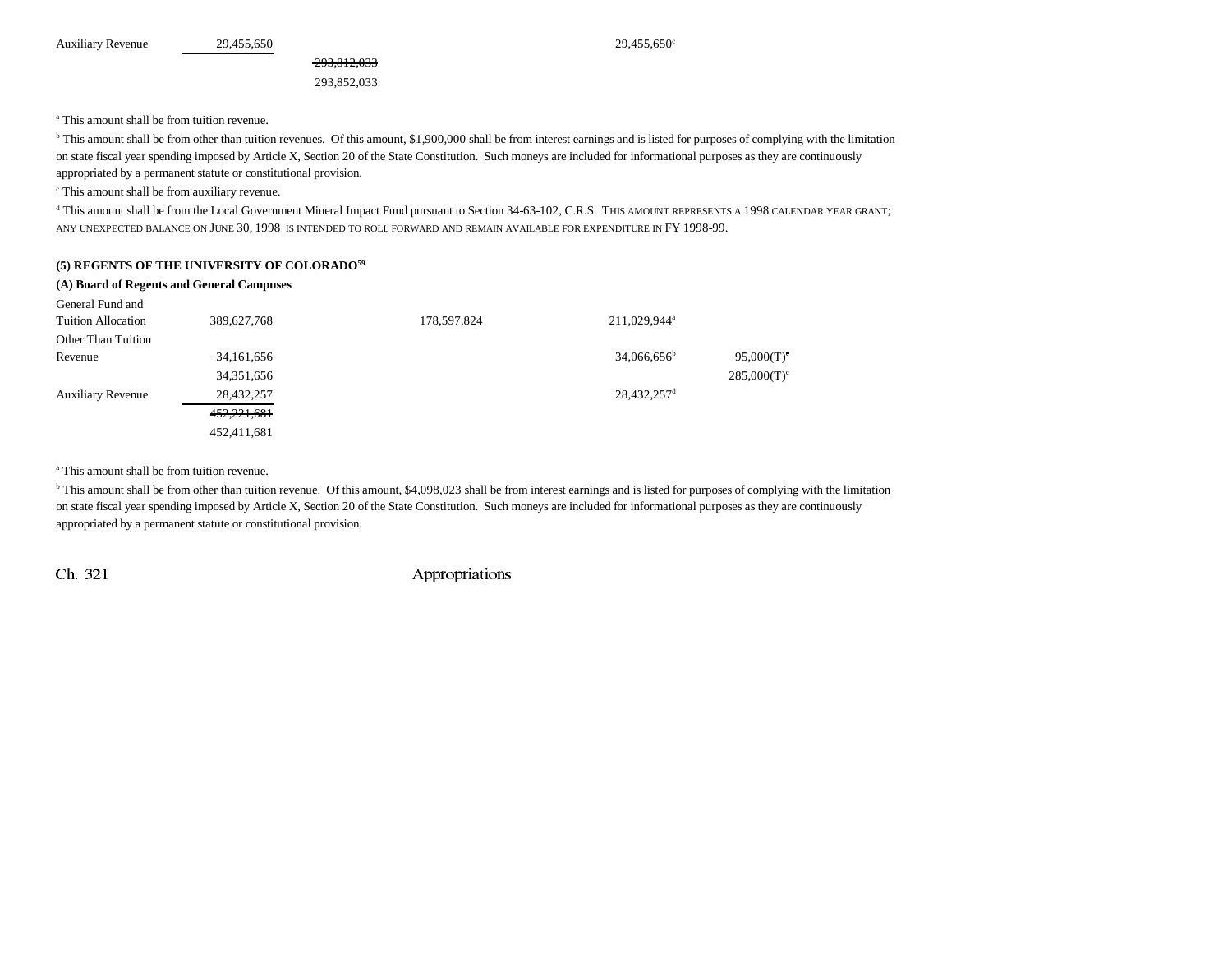|                 |              | APPROPRIATION FROM |                |              |               |              |  |
|-----------------|--------------|--------------------|----------------|--------------|---------------|--------------|--|
|                 |              |                    | <b>GENERAL</b> |              | CASH          |              |  |
| ITEM &          |              | GENERAL            | <b>FUND</b>    | CASH         | <b>FUNDS</b>  | FEDERAL      |  |
| <b>SUBTOTAL</b> | <b>TOTAL</b> | <b>FUND</b>        | <b>EXEMPT</b>  | <b>FUNDS</b> | <b>EXEMPT</b> | <b>FUNDS</b> |  |
|                 |              |                    |                |              |               |              |  |

c This amount shall be from the Local Government Mineral Impact Fund pursuant to Section 34-63-102, C.R.S. THIS AMOUNT REPRESENTS A 1998 CALENDAR YEAR GRANT; ANY UNEXPECTED BALANCE ON JUNE 30, 1998 IS INTENDED TO ROLL FORWARD AND REMAIN AVAILABLE FOR EXPENDITURE IN FY 1998-99.

d This amount shall be from auxiliary revenue.

| (B) Health Sciences<br><b>Center</b>       |             |         |                    |
|--------------------------------------------|-------------|---------|--------------------|
| (1) Advisory Commission on Family Medicine |             |         |                    |
| <b>Residency Training</b>                  |             |         |                    |
| Programs                                   | 2,217,542   |         |                    |
| <b>Commission Expenses</b>                 | 95,517      |         |                    |
|                                            | $(1.0$ FTE) |         |                    |
|                                            | 2,313,059   | 323,310 | $1,989,749(T)^{a}$ |

a This amount shall be from Medicaid funds appropriated in the Department of Health Care Policy and Financing.

| (2) Colorado Child Health Plan |         |                      |
|--------------------------------|---------|----------------------|
| Administration <sup>62</sup>   | 561.285 | 561.285 <sup>a</sup> |
|                                |         | $(8.5$ FTE)          |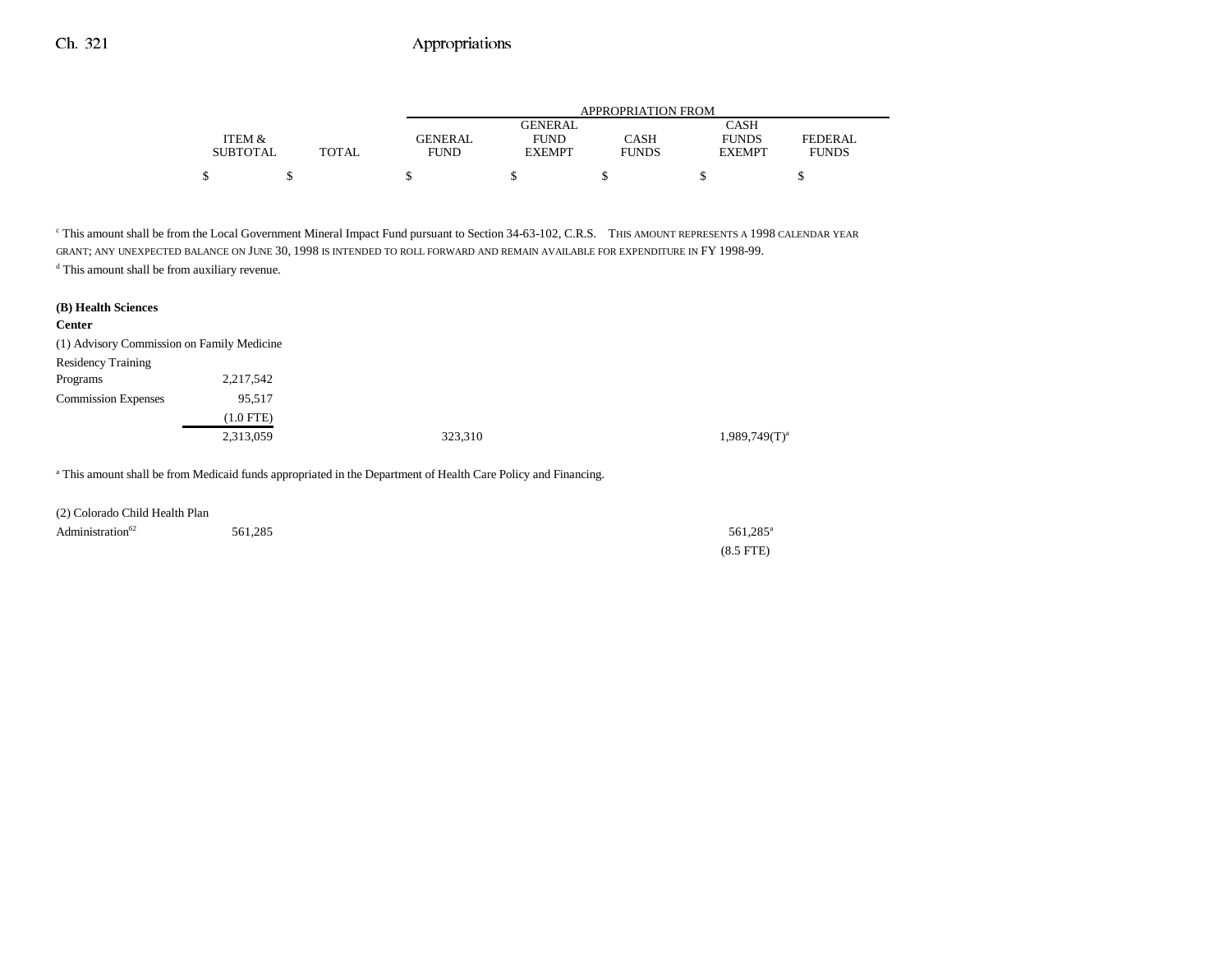| Colorado Child Health |           |           |                      |                          |
|-----------------------|-----------|-----------|----------------------|--------------------------|
| Plan                  | 4.638.715 | 1,013,598 | 211.300 <sup>b</sup> | $3,413,817$ <sup>a</sup> |
|                       | 5,200,000 |           |                      |                          |

<sup>a</sup> Of these amounts, it is estimated that \$650,000 shall be donated from University Hospital, \$950,532 shall be from private donations, and \$2,374,570 shall be from program reserves.

<sup>b</sup> This amount shall be from fees.

# 459,734,740

459,924,740

### **(6) TRUSTEES OF THE COLORADO SCHOOL OF MINES59**

| General Campus            |            |            |                         |
|---------------------------|------------|------------|-------------------------|
| General Fund and          |            |            |                         |
| <b>Tuition Allocation</b> | 39,432,030 | 16,406,791 | 23,025,239 <sup>a</sup> |
| Other Than Tuition        |            |            |                         |
| Revenue                   | 353,260    |            | $353,260^{\rm b}$       |
| <b>Auxiliary Revenue</b>  | 389,625    |            | $389,625^{\circ}$       |
|                           |            | 40,174,915 |                         |

a This amount shall be from tuition revenue.

<sup>b</sup> This amount shall be from other than tuition revenue.

c This amount shall be from auxiliary revenue.

### **(7) UNIVERSITY OF NORTHERN COLORADO59**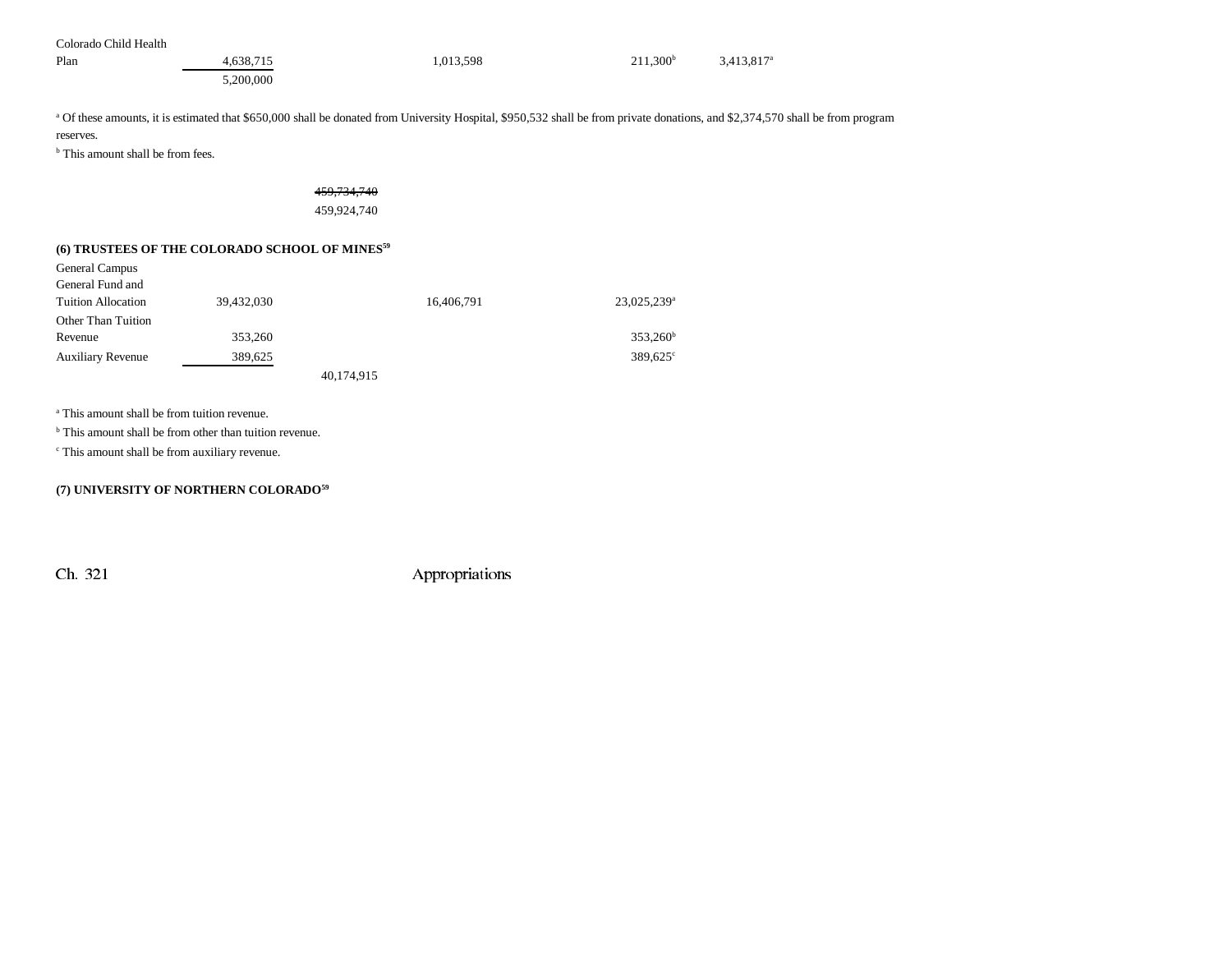|                                                                                   |                                      |              |                               |                                                | <b>APPROPRIATION FROM</b>   |                                              |                                |
|-----------------------------------------------------------------------------------|--------------------------------------|--------------|-------------------------------|------------------------------------------------|-----------------------------|----------------------------------------------|--------------------------------|
|                                                                                   | <b>ITEM &amp;</b><br><b>SUBTOTAL</b> | <b>TOTAL</b> | <b>GENERAL</b><br><b>FUND</b> | <b>GENERAL</b><br><b>FUND</b><br><b>EXEMPT</b> | <b>CASH</b><br><b>FUNDS</b> | <b>CASH</b><br><b>FUNDS</b><br><b>EXEMPT</b> | <b>FEDERAL</b><br><b>FUNDS</b> |
|                                                                                   | \$                                   | \$           | \$                            | \$                                             | \$                          | \$                                           | \$                             |
|                                                                                   |                                      |              |                               |                                                |                             |                                              |                                |
| General Campus<br>General Fund and                                                |                                      |              |                               |                                                |                             |                                              |                                |
| <b>Tuition Allocation</b>                                                         | 63,371,023                           |              | 35,796,875                    |                                                | 27,574,148 <sup>a</sup>     |                                              |                                |
| Other Than Tuition                                                                |                                      |              |                               |                                                |                             |                                              |                                |
| Revenue                                                                           | 3,103,450                            |              |                               |                                                | $3,103,450^{\rm b}$         |                                              |                                |
| <b>Auxiliary Revenue</b>                                                          | 1,246,800                            |              |                               |                                                | 1,246,800°                  |                                              |                                |
|                                                                                   |                                      | 67,721,273   |                               |                                                |                             |                                              |                                |
| <sup>a</sup> This amount shall be from tuition revenue.                           |                                      |              |                               |                                                |                             |                                              |                                |
| <sup>b</sup> This amount shall be from other than tuition revenue.                |                                      |              |                               |                                                |                             |                                              |                                |
| <sup>c</sup> This amount shall be from auxiliary revenue.                         |                                      |              |                               |                                                |                             |                                              |                                |
|                                                                                   |                                      |              |                               |                                                |                             |                                              |                                |
| (8) STATE BOARD FOR COMMUNITY COLLEGES                                            |                                      |              |                               |                                                |                             |                                              |                                |
| AND OCCUPATIONAL EDUCATION STATE SYSTEM<br><b>COMMUNITY COLLEGES<sup>59</sup></b> |                                      |              |                               |                                                |                             |                                              |                                |
| Governing Board and General Campuses                                              |                                      |              |                               |                                                |                             |                                              |                                |
| General Fund and                                                                  |                                      |              |                               |                                                |                             |                                              |                                |
| <b>Tuition Allocation</b>                                                         | 164,937,512                          |              | 101,388,561                   |                                                | 63,548,951 <sup>a</sup>     |                                              |                                |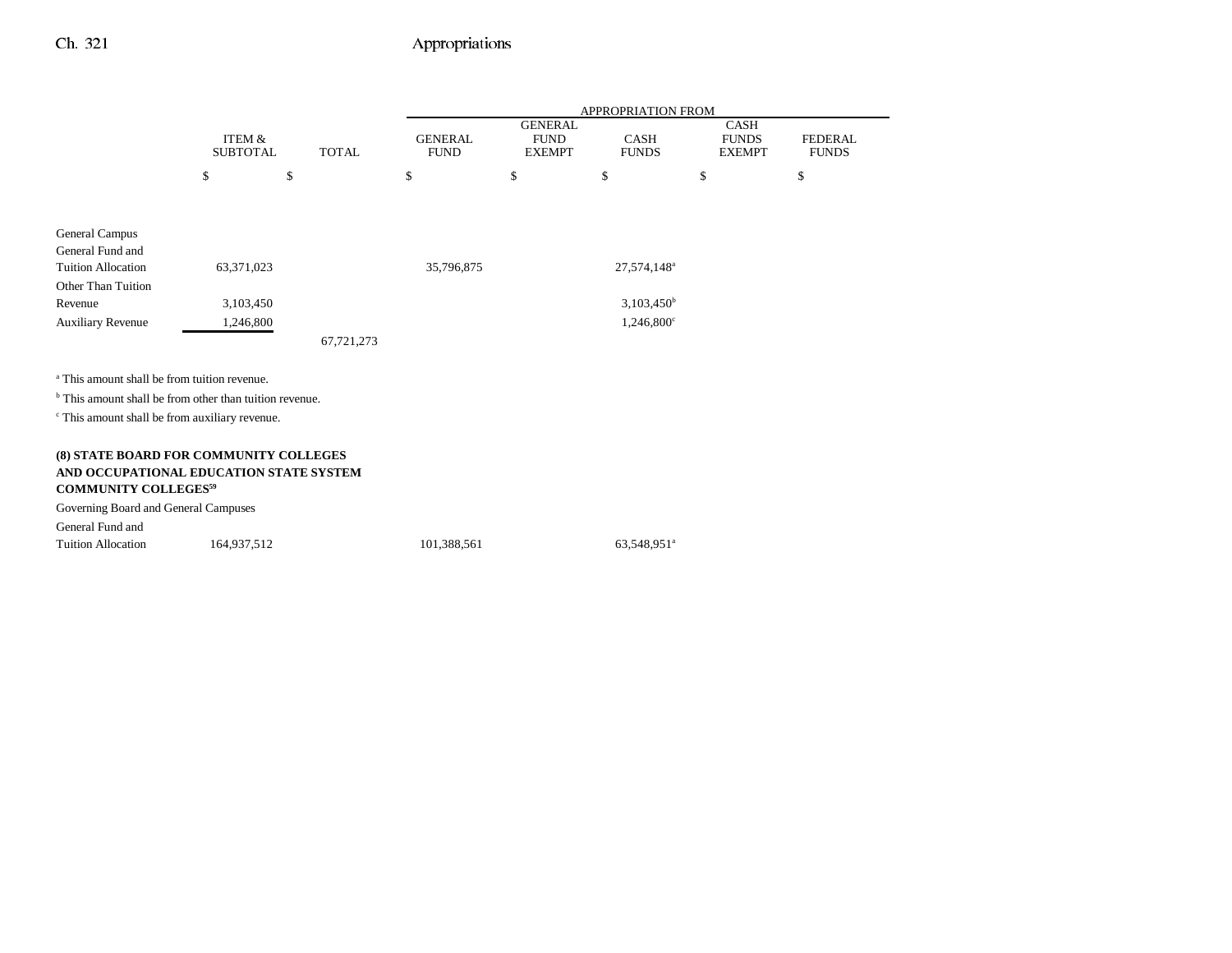| Other Than Tuition       |             |                          |                  |
|--------------------------|-------------|--------------------------|------------------|
| Revenue                  | 7.907.940   | 5,657,940 <sup>b</sup>   | $2,250,000(L)^c$ |
| <b>Auxiliary Revenue</b> | 2,663,700   | $2,663,700$ <sup>d</sup> |                  |
|                          | 175,509,152 |                          |                  |

a This amount shall be from tuition revenue.

<sup>b</sup> This amount shall be from other than tuition revenue.

 $\,^{\mathrm{c}}$  This amount shall be from local property tax collections.

d This amount shall be from auxiliary revenue.

| (9) LOCAL DISTRICT JUNIOR               |            |            |                |
|-----------------------------------------|------------|------------|----------------|
| <b>COLLEGE GRANTS PURSUANT TO</b>       |            |            |                |
| <b>SECTION 23-71-301, C.R.S.</b>        |            | 14,251,858 | 14,251,858     |
| (10) DIVISION OF OCCUPATIONAL EDUCATION |            |            |                |
| (A) Administrative                      |            |            |                |
| Costs                                   | 604,909    |            | 604,909        |
|                                         |            |            | $(9.0$ FTE)    |
| (B) Colorado                            |            |            |                |
| <b>Vocational Act</b>                   |            |            |                |
| <b>Distributions pursuant</b>           |            |            |                |
| to Section 23-8-102,                    |            |            |                |
| C.R.S.                                  | 16,346,692 |            | 16,346,692     |
| (C) Area Vocational                     |            |            |                |
| <b>School Support</b>                   | 10,000,590 |            | 10,000,590     |
|                                         |            |            |                |
| Ch. 321                                 |            |            | Appropriations |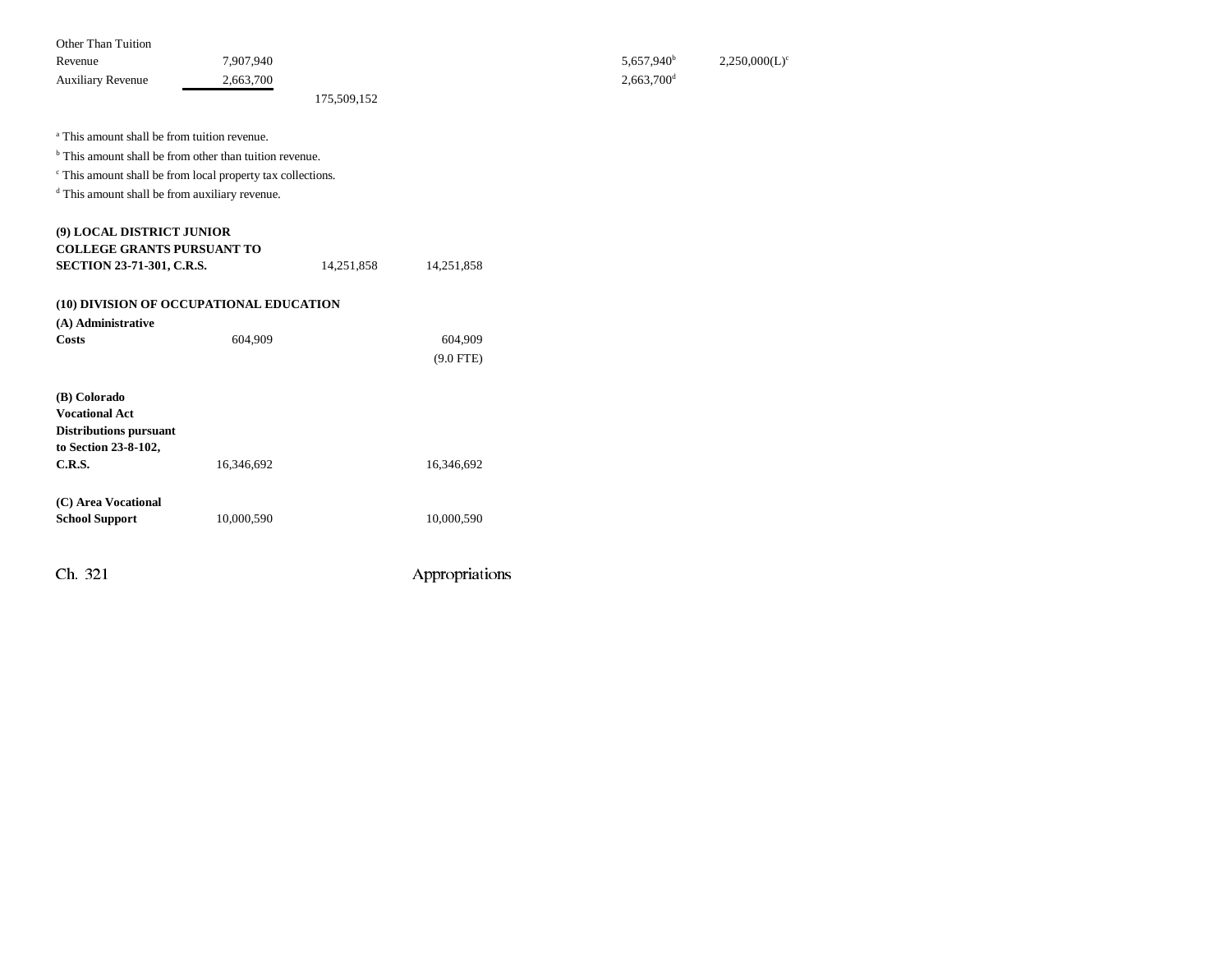|                                  |                                      |              |                               |                                                | APPROPRIATION FROM   |                                       |                                |
|----------------------------------|--------------------------------------|--------------|-------------------------------|------------------------------------------------|----------------------|---------------------------------------|--------------------------------|
|                                  | <b>ITEM &amp;</b><br><b>SUBTOTAL</b> | <b>TOTAL</b> | <b>GENERAL</b><br><b>FUND</b> | <b>GENERAL</b><br><b>FUND</b><br><b>EXEMPT</b> | CASH<br><b>FUNDS</b> | CASH<br><b>FUNDS</b><br><b>EXEMPT</b> | <b>FEDERAL</b><br><b>FUNDS</b> |
|                                  | \$                                   | $\mathbb{S}$ | $\mathbb{S}$                  | $\mathbb{S}$                                   | $\$$                 | $\$$                                  | $\mathbb{S}$                   |
|                                  |                                      |              |                               |                                                |                      |                                       |                                |
|                                  |                                      |              |                               |                                                |                      |                                       |                                |
| (D) Sponsored<br><b>Programs</b> |                                      |              |                               |                                                |                      |                                       |                                |
| (1) Administration               | 1,450,758                            |              |                               |                                                |                      |                                       |                                |
| (2) Programs                     | $(28.5$ FTE)<br>12,199,408           |              |                               |                                                |                      |                                       |                                |
|                                  | 13,650,166                           |              |                               |                                                |                      |                                       | 13,650,166                     |
| (E) Customized Job               |                                      |              |                               |                                                |                      |                                       |                                |
| Training <sup>59a</sup>          | 3,133,400                            |              | 3,133,400                     |                                                |                      |                                       |                                |
| (F) Existing Industry            |                                      |              |                               |                                                |                      |                                       |                                |
| Training <sup>59a</sup>          | 625,220                              |              | 625,220                       |                                                |                      |                                       |                                |
| (G) Job Training                 |                                      |              |                               |                                                |                      |                                       |                                |
| Partnership Act                  | 991,520                              |              |                               |                                                |                      | 991,520(T) <sup>a</sup>               |                                |
|                                  |                                      |              |                               |                                                |                      | $(2.0$ FTE)                           |                                |

<sup>a</sup> This amount shall be from federal Job Training Partnership Act funds, appropriated in the Department of Labor and Employment.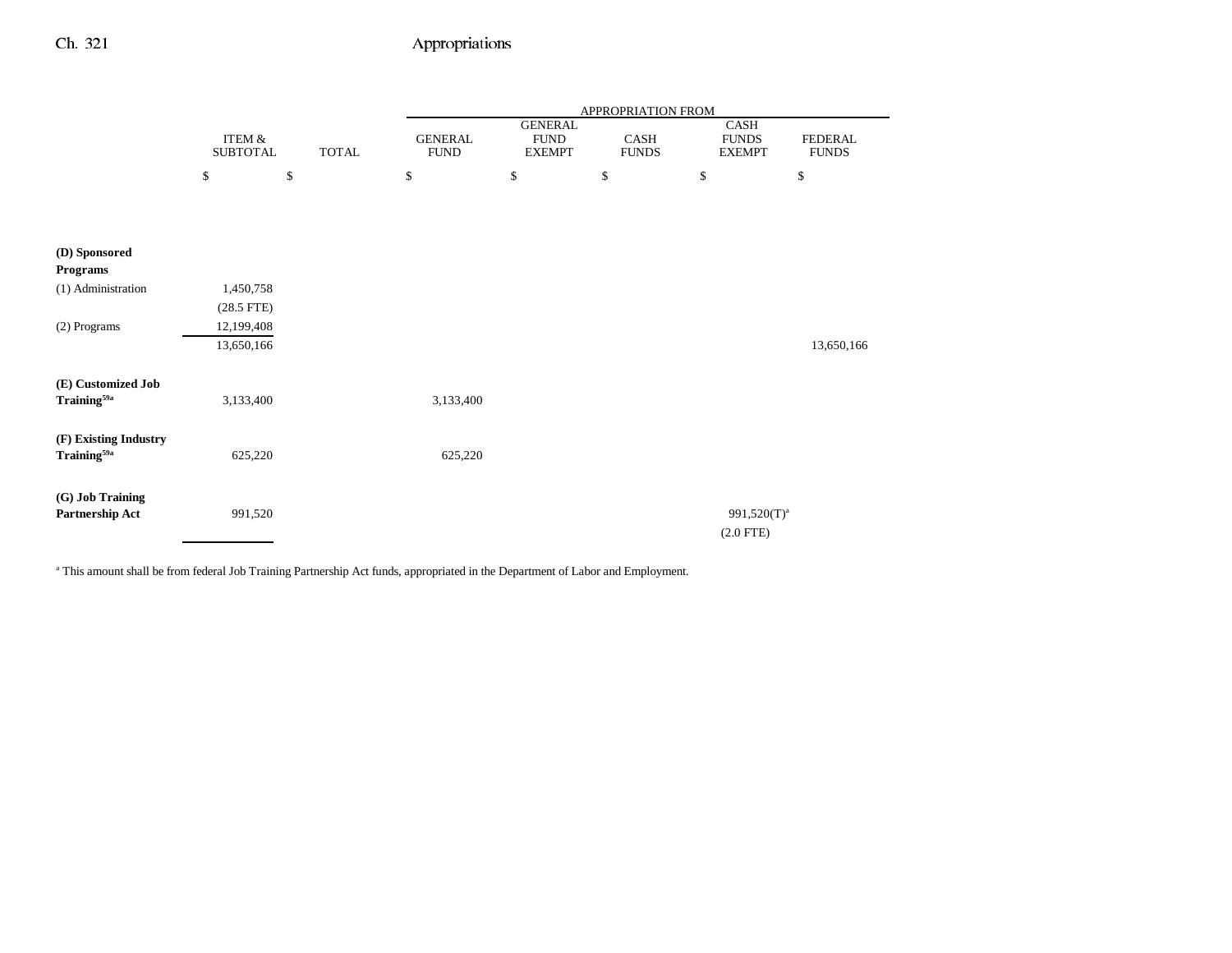#### 45,352,497

#### **(11) AURARIA HIGHER EDUCATION CENTER**

| Administration           | 13.145.000 |            | $13,145,000(T)^{a}$  |
|--------------------------|------------|------------|----------------------|
| <b>Auxiliary Revenue</b> | 170,000    |            | 170,000 <sup>b</sup> |
|                          |            | 13,315,000 |                      |

<sup>a</sup> This amount shall be from the appropriations for the State Board of Community Colleges and Occupational Education, the Trustees of the State Colleges, and the Regents of the University of Colorado.

<sup>b</sup> This amount shall be from auxiliary revenue.

### **(12) COUNCIL ON THE ARTS**

| <b>Personal Services</b>   | 358,932 | 298,142     | $60,790^{\rm a}$ |
|----------------------------|---------|-------------|------------------|
|                            |         | $(7.0$ FTE) | $(1.0$ FTE)      |
| <b>Operating Expenses</b>  | 91,921  | 77,611      | $14,310^a$       |
| Programs/Scientific and    |         |             |                  |
| <b>Cultural Facilities</b> |         |             |                  |
| District                   | 907,264 | 717,914     | 189,350          |
| Programs/Greater           |         |             |                  |
| Colorado                   | 907,264 | 717,914     | 189,350          |
|                            |         | 2,265,381   |                  |

a These amounts shall be from the Art in Public Places Fund.

#### **(13) STATE HISTORICAL SOCIETY63**

**(A) Administration**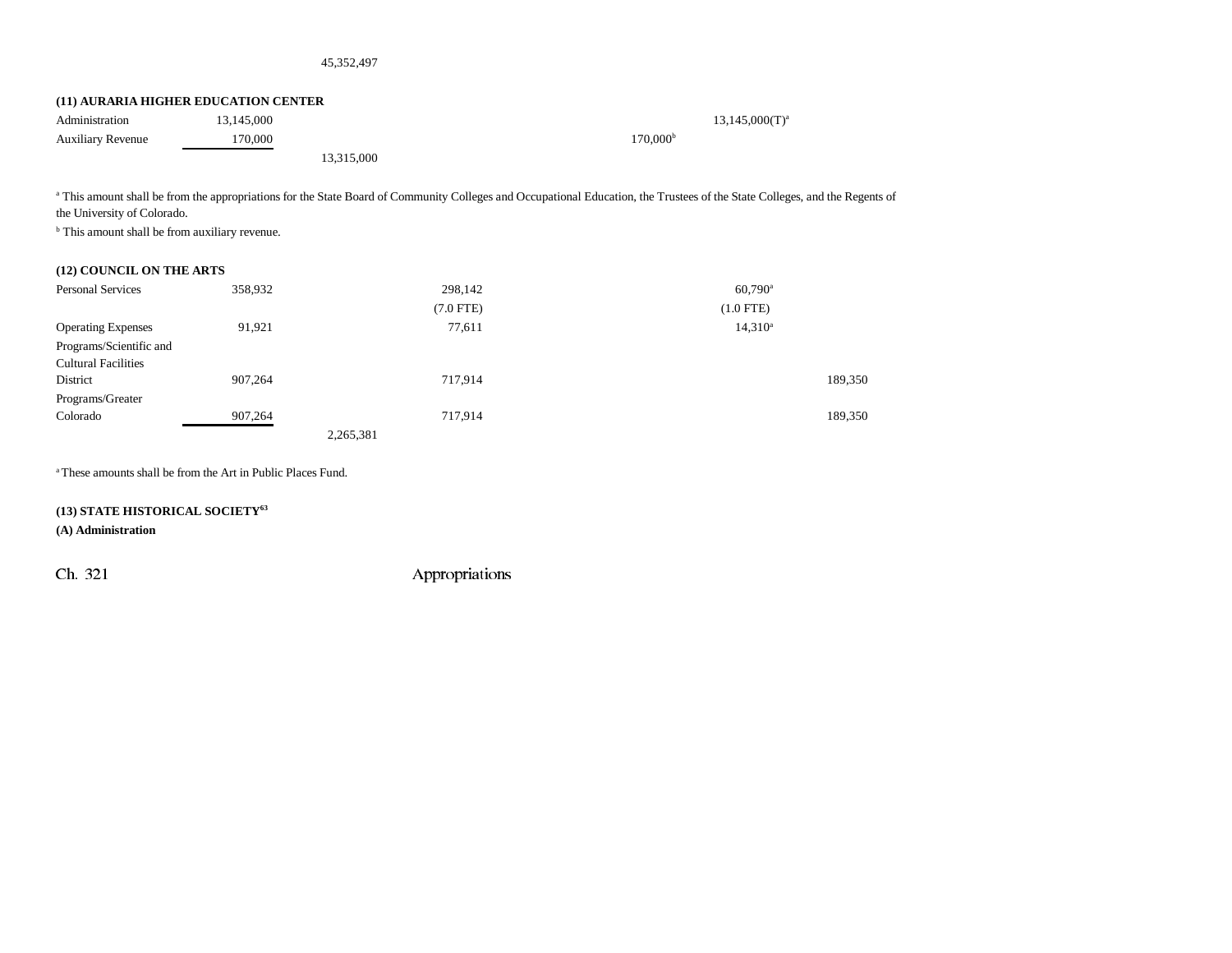|                       |                 |              |                |                | APPROPRIATION FROM    |                        |                |
|-----------------------|-----------------|--------------|----------------|----------------|-----------------------|------------------------|----------------|
|                       |                 |              |                | <b>GENERAL</b> |                       | <b>CASH</b>            |                |
|                       | ITEM &          |              | <b>GENERAL</b> | <b>FUND</b>    | <b>CASH</b>           | <b>FUNDS</b>           | <b>FEDERAL</b> |
|                       | <b>SUBTOTAL</b> | <b>TOTAL</b> | <b>FUND</b>    | <b>EXEMPT</b>  | <b>FUNDS</b>          | <b>EXEMPT</b>          | <b>FUNDS</b>   |
|                       | \$              | \$           | \$             | \$             | \$                    | \$                     | \$             |
|                       |                 |              |                |                |                       |                        |                |
| Administration and    |                 |              |                |                |                       |                        |                |
| General <sup>64</sup> | 3,165,512       |              | 2,026,749      |                | $535,000^{\circ}$     | 102,047                | 501,716        |
|                       | 3,273,264       |              | 2,080,625      |                | $566,176^{\circ}$     | $124,747$ <sup>b</sup> |                |
|                       |                 |              | $(48.2$ FTE)   |                | $(15.9$ FTE)          |                        | $(14.0$ FTE)   |
| <b>Utilities</b>      | 52,463          |              | 28,846         |                | $23,617$ <sup>a</sup> |                        |                |
| Cumbres and Toltec    |                 |              |                |                |                       |                        |                |
| Railroad Commission   | 10,000          |              | 10,000         |                |                       |                        |                |
| Certified Local       |                 |              |                |                |                       |                        |                |
| Government Program    | 65,000          |              |                |                |                       |                        | 65,000         |
|                       | 3,292,975       |              |                |                |                       |                        |                |
|                       | 3,400,727       |              |                |                |                       |                        |                |

a These amounts shall be from museum admission fees, user charges, and other sources of cash funds.

<sup>b</sup> Of this amount,  $\frac{279}{747(1)}$  \$95,447(T) shall be from indirect cost recoveries within the agency and AGENCY, \$22,300 shall be from interest from grants and Vatican Treasures moneys. MONEYS, AND \$7,000 SHALL BE FROM VARIOUS SOURCES OF EXEMPT CASH.

### **(B) Sponsored Programs** Program Costs 279,750 379,750 379,750 379,750 300000  $92,500(T)^{a}$  110,000<sup>b</sup> 177,250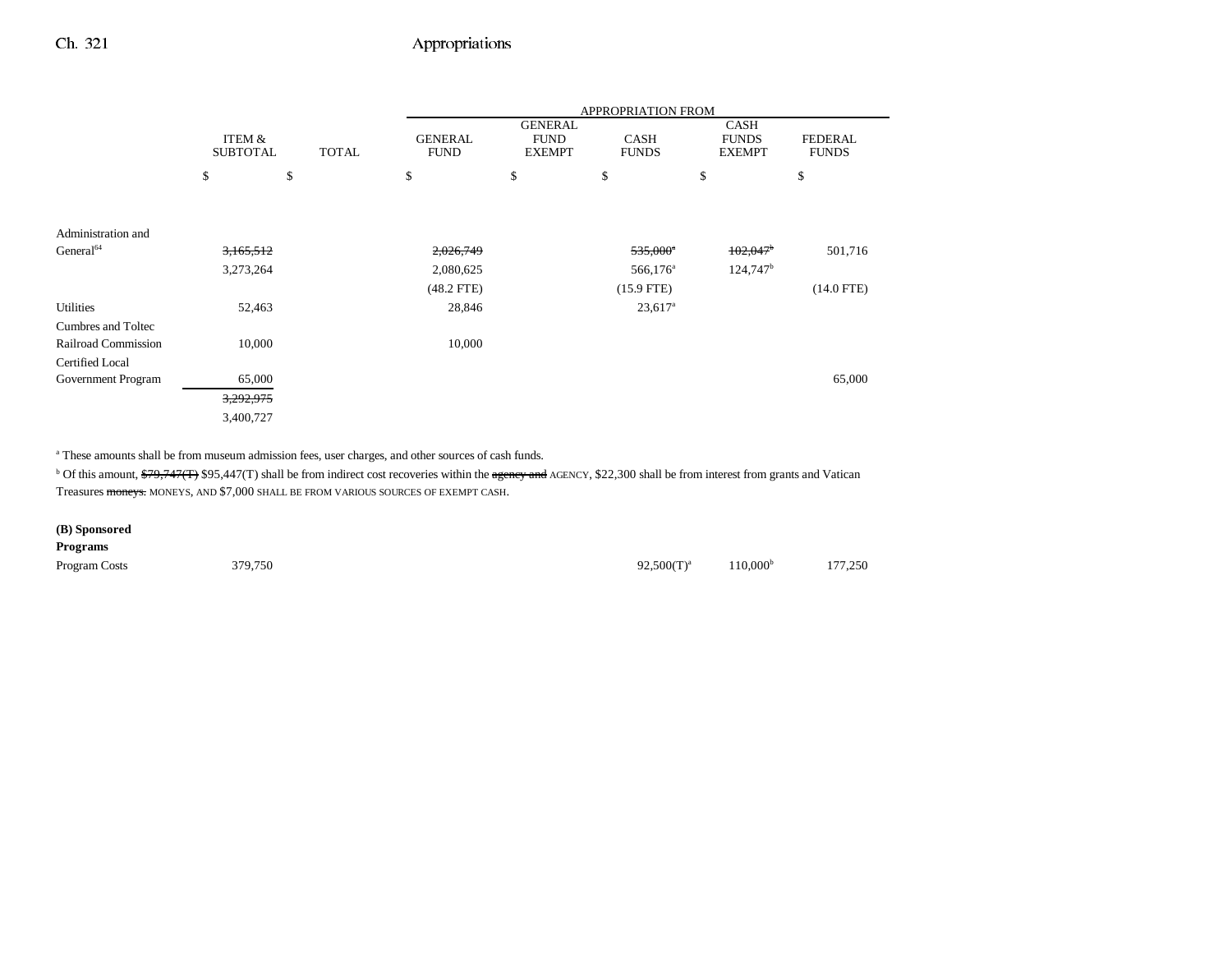#### (2.5 FTE)

a This amount shall be from a contract with Correctional Industries for the Ordway Conservation Center.

<sup>b</sup> This amount shall be from restricted gifts.

| (C) Auxiliary Programs |
|------------------------|
|------------------------|

| Program Costs | 1.280.000    | $1.080.000$ <sup>a</sup> | $200,000^{\rm b}$ |
|---------------|--------------|--------------------------|-------------------|
|               | $(12.5$ FTE) |                          |                   |

<sup>a</sup> Of this amount, \$425,000 shall be from museum shop sales, \$150,000 shall be from microphoto services, \$93,000 shall be from public education programs, \$325,000 shall be from membership/publication services, and \$87,000 shall be from traveling exhibits, rental, and special event fees. <sup>b</sup> This amount shall be from donations and gifts.

13,442,226<sup>a</sup>

|  |  | (D) Gaming Revenue |
|--|--|--------------------|
|--|--|--------------------|

| <b>Historic Preservation for</b> |            |
|----------------------------------|------------|
| <b>Gaming Cities</b>             | 2,688,445  |
| <b>Historic Preservation</b>     |            |
| <b>Grant Program</b>             | 10,753,781 |
|                                  | (13.0 FTE) |
|                                  | 13,442,226 |

<sup>a</sup> This amount shall be from exempt gaming revenues and is dedicated to historic preservation.

18,394,951 18,502,703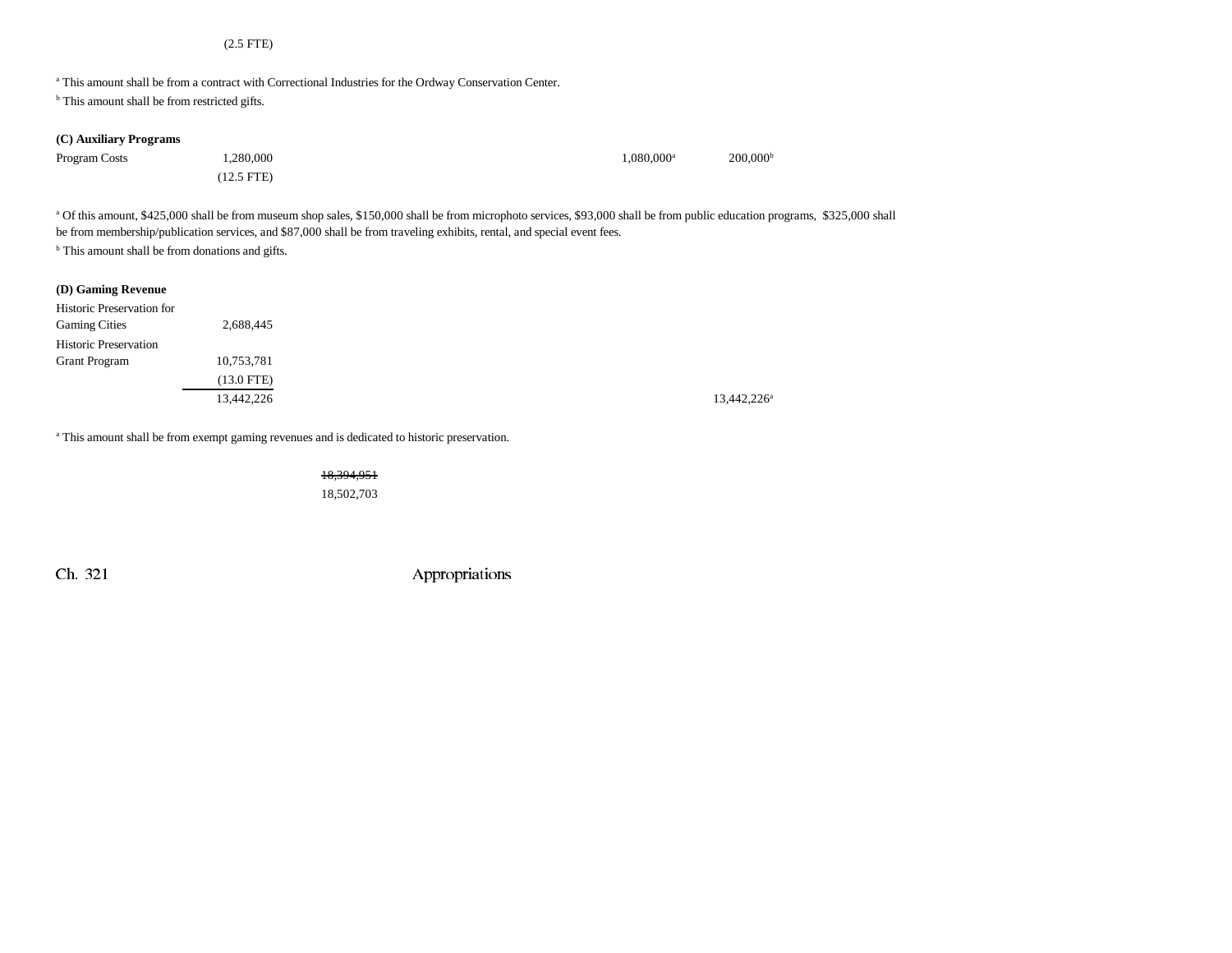|                                                                    |                           |                                                                                                                                                                                    | <b>APPROPRIATION FROM</b>                      |                             |                                              |                                |  |  |
|--------------------------------------------------------------------|---------------------------|------------------------------------------------------------------------------------------------------------------------------------------------------------------------------------|------------------------------------------------|-----------------------------|----------------------------------------------|--------------------------------|--|--|
|                                                                    | ITEM &<br><b>SUBTOTAL</b> | <b>GENERAL</b><br><b>TOTAL</b><br><b>FUND</b>                                                                                                                                      | <b>GENERAL</b><br><b>FUND</b><br><b>EXEMPT</b> | <b>CASH</b><br><b>FUNDS</b> | <b>CASH</b><br><b>FUNDS</b><br><b>EXEMPT</b> | <b>FEDERAL</b><br><b>FUNDS</b> |  |  |
|                                                                    | \$                        | \$<br>\$                                                                                                                                                                           | \$                                             | \$                          | \$                                           | \$                             |  |  |
| (14) COLORADO ADVANCED TECHNOLOGY<br><b>INSTITUTE<sup>64</sup></b> |                           |                                                                                                                                                                                    |                                                |                             |                                              |                                |  |  |
| Program Costs                                                      |                           | 3,574,873                                                                                                                                                                          | $3,574,873(T)^a$                               |                             |                                              |                                |  |  |
|                                                                    |                           |                                                                                                                                                                                    |                                                |                             | $(4.3$ FTE)                                  |                                |  |  |
|                                                                    |                           | <sup>a</sup> This amount shall be from the Department of Local Affairs, Economic Development Programs. Any amounts included in state fiscal year spending are accounted for in the |                                                |                             |                                              |                                |  |  |
| Department of Local Affairs.                                       |                           |                                                                                                                                                                                    |                                                |                             |                                              |                                |  |  |

| TOTALS PART VI         |                            |                          |                            |                           |              |
|------------------------|----------------------------|--------------------------|----------------------------|---------------------------|--------------|
| <b>HIGHER</b>          |                            |                          |                            |                           |              |
| $EDUCATION)^{2, 3, 4}$ | <del>\$1,337,789,986</del> | <del>\$652,145,136</del> | \$626.060.036 <sup>a</sup> | <del>\$43,208,426</del> * | \$16,376,388 |
|                        | \$1,338,127,738            | \$652,199,012            | $$626.091.212^a$           | $$43,461,126^a$           |              |

<sup>a</sup>Of these amounts, \$23,046,098 \$23,291,798 contains a (T) notation and \$2,250,000 contains an (L) notation.

**FOOTNOTES** -- The following statements are referenced to the numbered footnotes throughout section 2.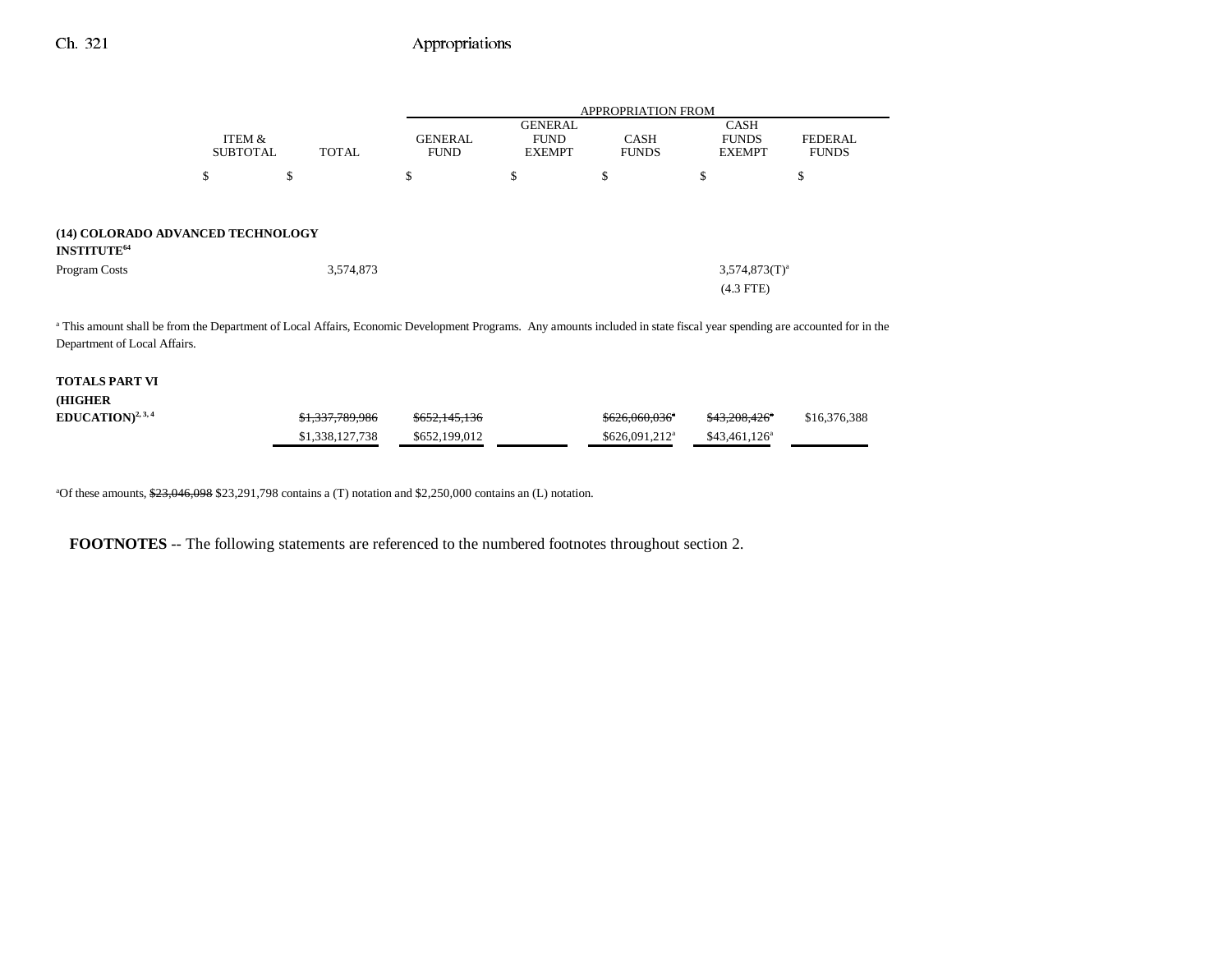- 2 (Governor lined through this provision. See L. 97, p. 2074.)
- 3 All Departments, Totals -- The General Assembly requests that copies of all reports requested in other footnotes contained in this act be delivered to the Joint Budget Committee and the majority and minority leadership in each house of the General Assembly.
- 4(Governor lined through this provision. See L. 97, p. 2075.)
- 51 Department of Higher Education, Colorado Commission on Higher Education, Administration -- The Commission is requested to report to the Joint Budget Committee on the status of each governing board's implementation of post-tenure review policies. This report should be submitted to the Joint Budget Committee by November 17, 1997.
- 52 Department of Higher Education, Colorado Commission on Higher Education, Administration -- Each governing board is directed to submit a listing by percentage of the changes in faculty salaries for FY 1996-97. The Colorado Commission on Higher Education is directed to coordinate the preparation of this information with governing boards and the Joint Budget Committee. This information should be submitted to the Joint Budget Committee by November 1, 1997.
- 53 Department of Higher Education, Colorado Commission on Higher Education, Administration -- Each institution is requested to examine the percentage change in the number of nonteaching FTE between FY 1993-94 and FY 1995-96. If this increase is in excess of the percentage increase in enrollment, the Joint Budget Committee requests the institution provide a detailed explanation of the type of nonteaching FTE hired by the institution. The Colorado Commission on Higher Education is requested to assist with the coordination of these responses. The Joint Budget Committee requests that this information by submitted by November 1, 1997.
- 54 Department of Higher Education, Colorado Commission on Higher Education, Special Purpose, Higher Education/K-12 Linkage Grant Program -- It is the intent of the General Assembly that these funds be utilized only for the continuation of higher education/K-12 linkage projects funded in FY 1996-97, including the advanced placement reimbursement program. The governing boards are prohibited from using these funds for salary increases. FY 1997-98 will be the final year of funding for higher education/K-12 linkage grants.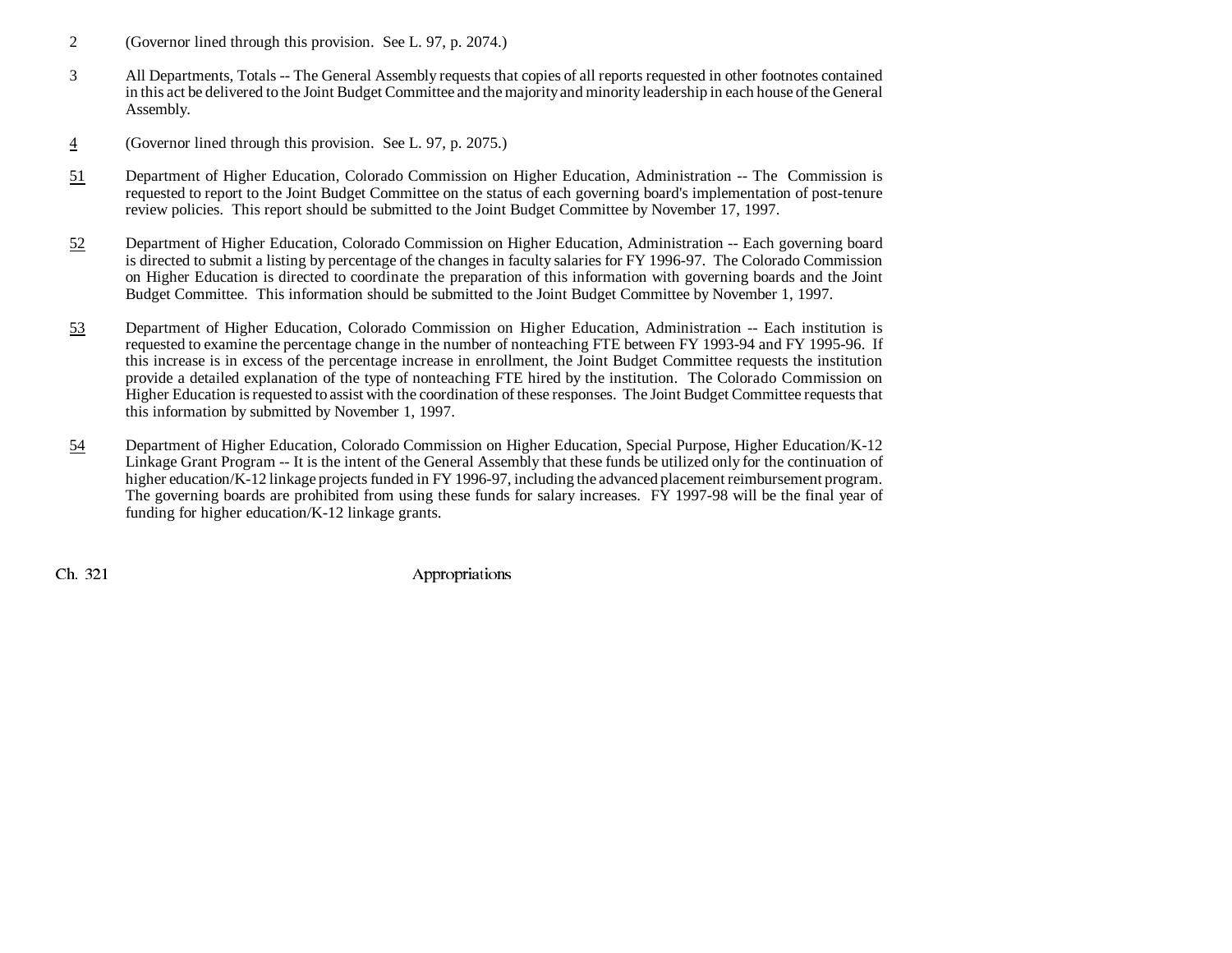|                 |              | APPROPRIATION FROM |               |              |               |                |  |
|-----------------|--------------|--------------------|---------------|--------------|---------------|----------------|--|
|                 |              |                    | GENERAL       |              | <b>CASH</b>   |                |  |
| ITEM &          |              | <b>GENERAL</b>     | <b>FUND</b>   | CASH         | <b>FUNDS</b>  | <b>FEDERAL</b> |  |
| <b>SUBTOTAL</b> | <b>TOTAL</b> | <b>FUND</b>        | <b>EXEMPT</b> | <b>FUNDS</b> | <b>EXEMPT</b> | <b>FUNDS</b>   |  |
|                 |              |                    |               |              |               |                |  |

- 55 Department of Higher Education, Colorado Commission on Higher Education, Special Purpose, Technology Grant Program -- It is the intent of the General Assembly that these funds be utilized only for the continuation of projects funded with technology grants in FY 1996-97. The governing boards are prohibited from using these funds for salary increases. FY 1997-98 will be the final year of funding for technology grants.
- 56 Department of Higher Education, Colorado Commission on Higher Education, Special Purpose, Enrollment/Cash Fund Contingency -- The Colorado Commission on Higher Education may transfer spending authority from this line item to the Governing Boards in the event that tuition or other cash fund revenues increase beyond appropriated levels. The spending authority for this line item shall be in addition to the funds appropriated directly to the Governing Boards. The Colorado Commission on Higher Education shall not authorize transfers for spending authority from this line item to support tuition or fee increases.
- 58 Department of Higher Education, Colorado Commission on Higher Education, Financial Aid, Work Study -- It is the intent of the General Assembly to allow the Colorado Commission on Higher Education to roll forward 2 percent of the Work Study appropriation to the next fiscal year.
- 59 Department of Higher Education, Trustees of the State Colleges in Colorado; State Board of Agriculture; Regents of the University of Colorado; Trustees of the Colorado School of Mines; University of Northern Colorado; State Board for Community Colleges and Occupational Education; State System Community Colleges -- It is the intent of the General Assembly that the average resident tuition rates by Governing Board be raised up to 1.5 percent and the average nonresident tuition rates by Governing Board be raised up to 3.5 percent. These rates are used in order to increase spending authority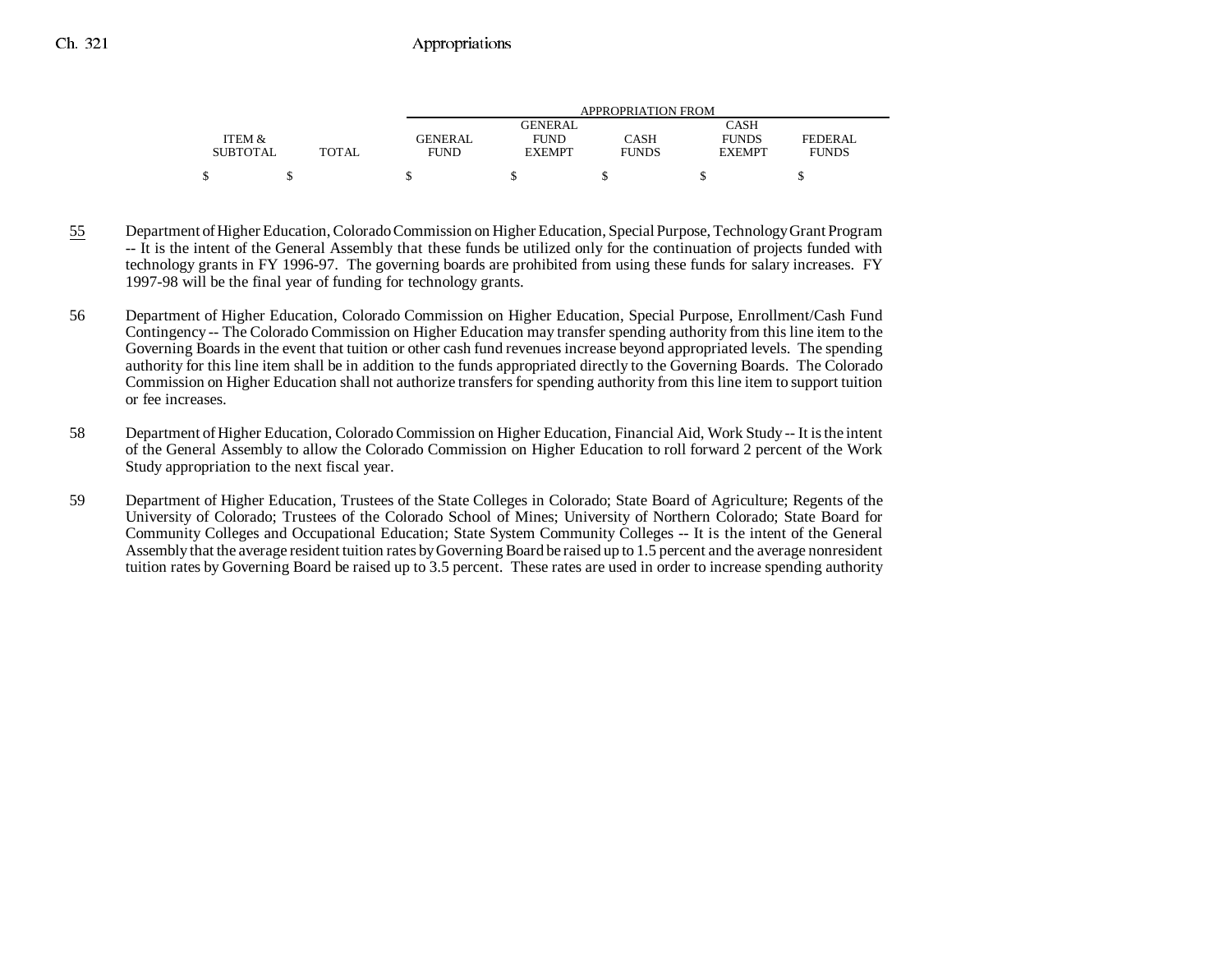for program enhancements and this is not an attempt by the General Assembly to set tuition policy. Each Governing Board will give consideration to establishing equity of tuition increases among the campuses under the Governing Board's jurisdiction. In addition to the tuition increases outlined above, the General Assembly has approved an additional \$197,854 in tuition spending authority for the following programs at the University of Colorado Health Sciences Center: Masters in Public Health; Graduate Program in Genetic Counseling; Child Health Associate/Physician Assistant Program; Bachelor of Science in Pharmacy Program; and Doctor of Pharmacy. The University of Colorado is allowed to increase the tuition in these programs in amounts not to exceed the additional spending authority specified above. Also, the General Assembly authorizes the Law School at the University of Colorado at Boulder to increase their resident tuition by 8.2 percent and their nonresident tuition by 2.2 percent above the standard increases. Finally, the General Assembly has approved an additional \$310,080 in tuition spending authority to allow Pikes Peak Community College to develop an integrated computer chip manufacturing program.

- 59a Department of Higher Education, Division of Occupational Education, Customized Job Training; and Existing Industry Training -- These programs are requested to submit to the Joint Budget Committee, by November 1, 1997, a detailed plan for accountability, including review criteria for selection of companies to participate, the number of new jobs created by these programs, the number of unemployed and underemployed individuals who were trained and employed by these programs, the amount of new personal income and state personal and corporate income tax generated by these programs, the time period for repayment of state investment in these programs, and the number of persons taken off state support programs and the money saved thereby. Up to ten percent of the Customized Job Training appropriation may be used to supplement the Existing Industry Training appropriation.
- 60 Department of Higher Education, State Board of Agriculture -- The appropriations for the Colorado State University Agricultural Experiment Station, Cooperative Extension Service, and the State Forest Service have been combined with the State Board of Agriculture line item. It is the intent of the General Assembly that funding for these agencies will be through the State Board of Agriculture for the fiscal years 1997-98 and 1998-99. The General Assembly requests that the State Board of Agriculture report to the Joint Budget Committee by November 1 of each year regarding the efficiencies and other benefits of the combined budget format. The General Assembly may reevaluate the budget structure for FY 1998-99.
- 61 Department of Higher Education, State Board of Agriculture; and Legislative Department, General Assembly -- The General Assembly requests that the State Auditor conduct a performance audit of the alliance between the University of Southern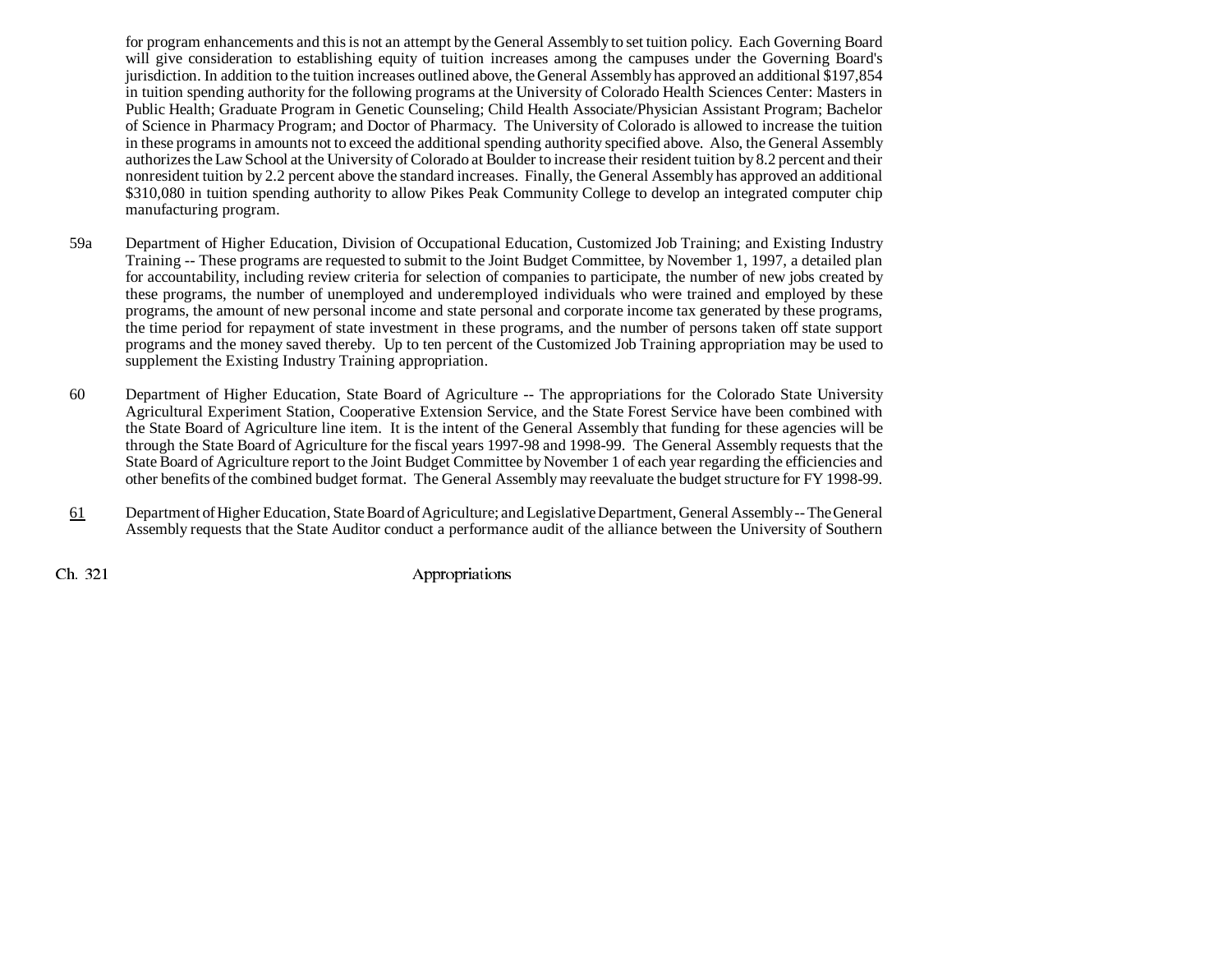|                 |       | APPROPRIATION FROM |               |              |               |                |  |
|-----------------|-------|--------------------|---------------|--------------|---------------|----------------|--|
|                 |       |                    | GENERAL       |              | CASH          |                |  |
| ITEM &          |       | GENERAL            | <b>FUND</b>   | <b>CASH</b>  | <b>FUNDS</b>  | <b>FEDERAL</b> |  |
| <b>SUBTOTAL</b> | TOTAL | <b>FUND</b>        | <b>EXEMPT</b> | <b>FUNDS</b> | <b>EXEMPT</b> | <b>FUNDS</b>   |  |
| \$              |       |                    |               |              |               |                |  |

Colorado and Pueblo School District 60. This audit should examine the costs and benefits of the alliance, describe the revenues saved as a result of the alliance, determine whether the alliance should be continued, and recommend whether this type of alliance should be replicated with other institutions of higher education and public school districts.

- 62 Department of Higher Education, Regents of the University of Colorado, Health Sciences Center, Colorado Child Health Plan, Administration -- It is the intent of the General Assembly that the Colorado Child Health Plan make efforts to reduce its administration and FTE costs. It is furthermore the intent of the General Assembly that this appropriation be used only toward direct program costs and that no General Fund appropriation be expended on administrative costs. The General Fund appropriation for FY 1997-98 is drawn from savings achieved from a one percent state-wide operating expenses reduction made in FY 1996-97. In making this General Fund appropriation, however, the General Assembly in no way assures continuing funding; therefore, the program should look to other sources of revenue to support the program. The Colorado Child Health Plan is requested to provide to the Joint Budget Committee by no later than October 15, 1997, its plan for utilizing other sources of revenue to support the on-going needs of the program and its suggestions for how to lower administrative overhead expenses associated with the operation of the current program.
- 63 Department of Higher Education, State Historical Society; and Judicial Department, Courts Administration, Judicial/Heritage Complex -- It is the intent of the General Assembly that any requests for increased funding for the Judicial Heritage Complex should include an appropriate level of cash funds, federal funds, or both, from sources available to the Colorado Historical Society. In addition, any requests which are related, in whole or in part, to the Historical Society should be listed among the decision item priorities in the Historical Society's annual budget request.